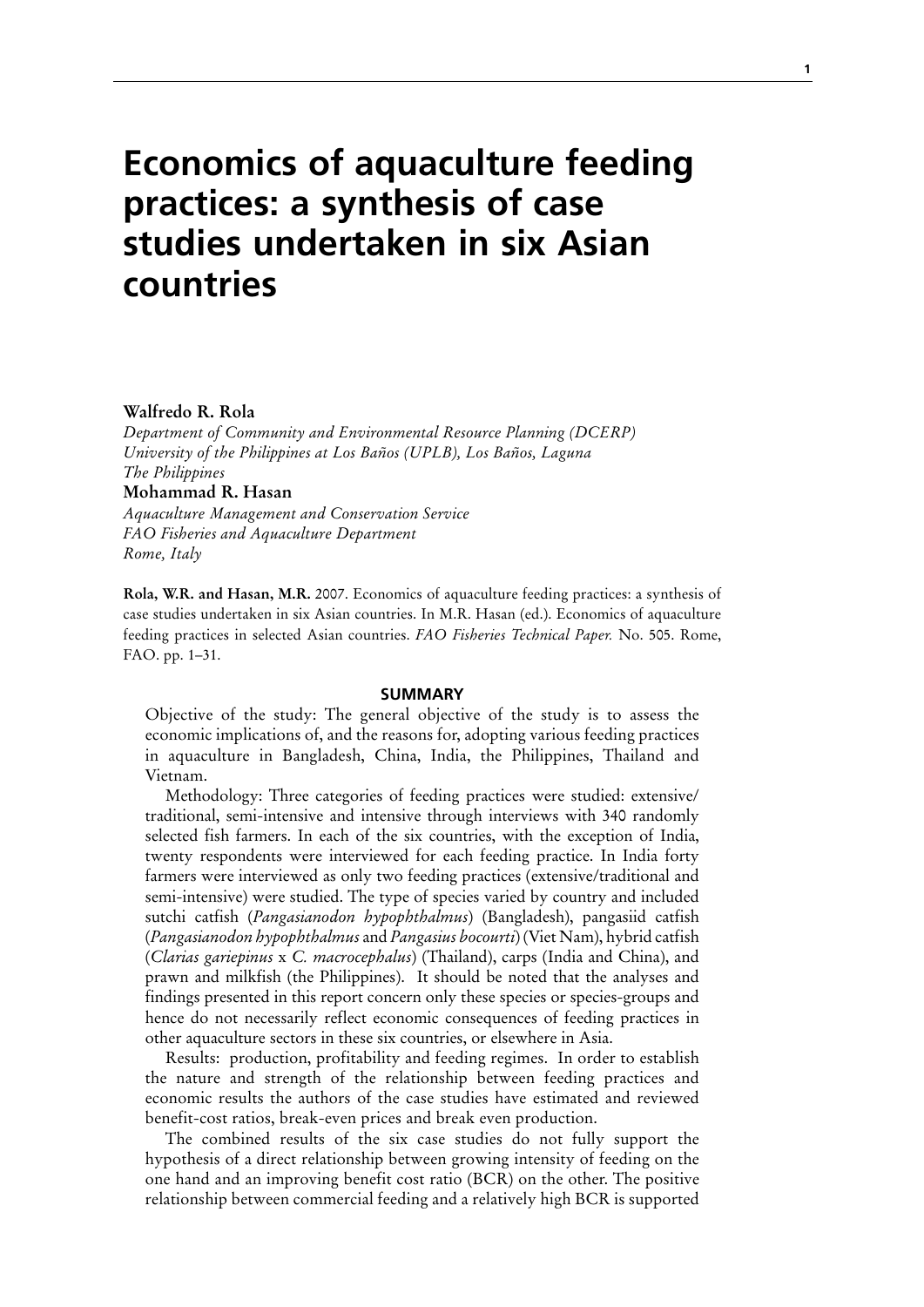by the data from Thailand and the Philippines. However, data from Bangladesh and Viet Nam does not support this hypothesis as their best BCR performers are in fact the traditional farms. Data from China and India did not show any conclusive pattern as the BCRs estimated for these two countries do not differ much from one feeding practice to another.

The lower the break-even price, in comparison to the market price, the better off is the producer. In this sense aquaculture farms from Bangladesh and India are the most efficient as their break-even prices are the lowest, expressed as a percentage of the prevailing market or actual prices. The study reveals that aquaculture farms in these two countries can afford to absorb a 43 percent reduction of market prices and still break even. Aquaculture farms based in China, Thailand and the Philippines are somewhat more vulnerable to output price changes than they are in Bangladesh and India. Aquaculture farms in China, Thailand and the Philippines would break even given a 31 to 32 percent reduction in output prices. The most vulnerable farms in terms of output price decrease are those in Viet Nam. They cannot afford to absorb a decrease exceeding 15 percent.

Often farmers gauge their skills and resilience to production failures by comparing the productivity of their ponds with that needed to cover costs (breakeven production levels) - the smaller the break-even production as proportion of the production achieved, the better. The estimated break-even production levels per hectare vary widely in absolute figures amongst the farmers interviewed in the six case studies in large part due to the differences of fish species produced. For all farm categories, the study reveals that China yielded the most favorable proportion of break-even production to actual production: 35 percent. This implies that overall production levels in China could fall by up to 65 percent before the average Chinese carp farm reaches its break-even production level. Aquaculture farmers in Bangladesh, India, Thailand and the Philippines likewise performed credibly with break-even proportions of 56, 58, 68 and 69 percent thus achieving production levels which were comfortably above the estimated break-even production levels. The most vulnerable farms in terms of yield fluctuations are those from Viet Nam where the break-even production level is 86 percent indicating that the average Vietnamese catfish farmer produces at only 14 percent above their break-even production level.

In respect of the connection between feeding and economically sound aquaculture the case studies did not reveal a very clear pattern. While data from China, the Philippines and Thailand supports the argument that intensified feeding shall result in more efficient aquaculture farming, data from Bangladesh and Viet Nam demonstrated the reverse, that is, intensified feeding seem to result in less efficient performances. In the case of India no clear pattern emerged.

Results: use of feeds and their cost. The share of feed in total costs varied from a low 25.0 percent in China to a high of 86.5 percent in Viet Nam. For the six case studies combined, cost of feeds accounted for an average of 58 percent, being the largest individual cost item, while fingerling acquisition and labour costs represented 15.5 and 14.4 percent respectively of the total. Overall, combining the results from the 340 farms, variable costs accounted for 94.2 percent of the total cost the remaining 5.8 percent being fixed costs.

In China intensive farms were major users of industrially manufactured feeds. On the average, for the sixty Chinese farms such feeds accounted for 75 percent of the total feed consumption. On aquaculture farms in Bangladesh and the Philippines, respectively, industrial feeds accounted for 54 and 49 percent of total feed consumption. In Thailand, and Viet Nam industrial feeds accounted for 35 percent of the total while India was the least user at only 31 percent. In terms of absolute volume of industrially manufactured feed utilization however, Viet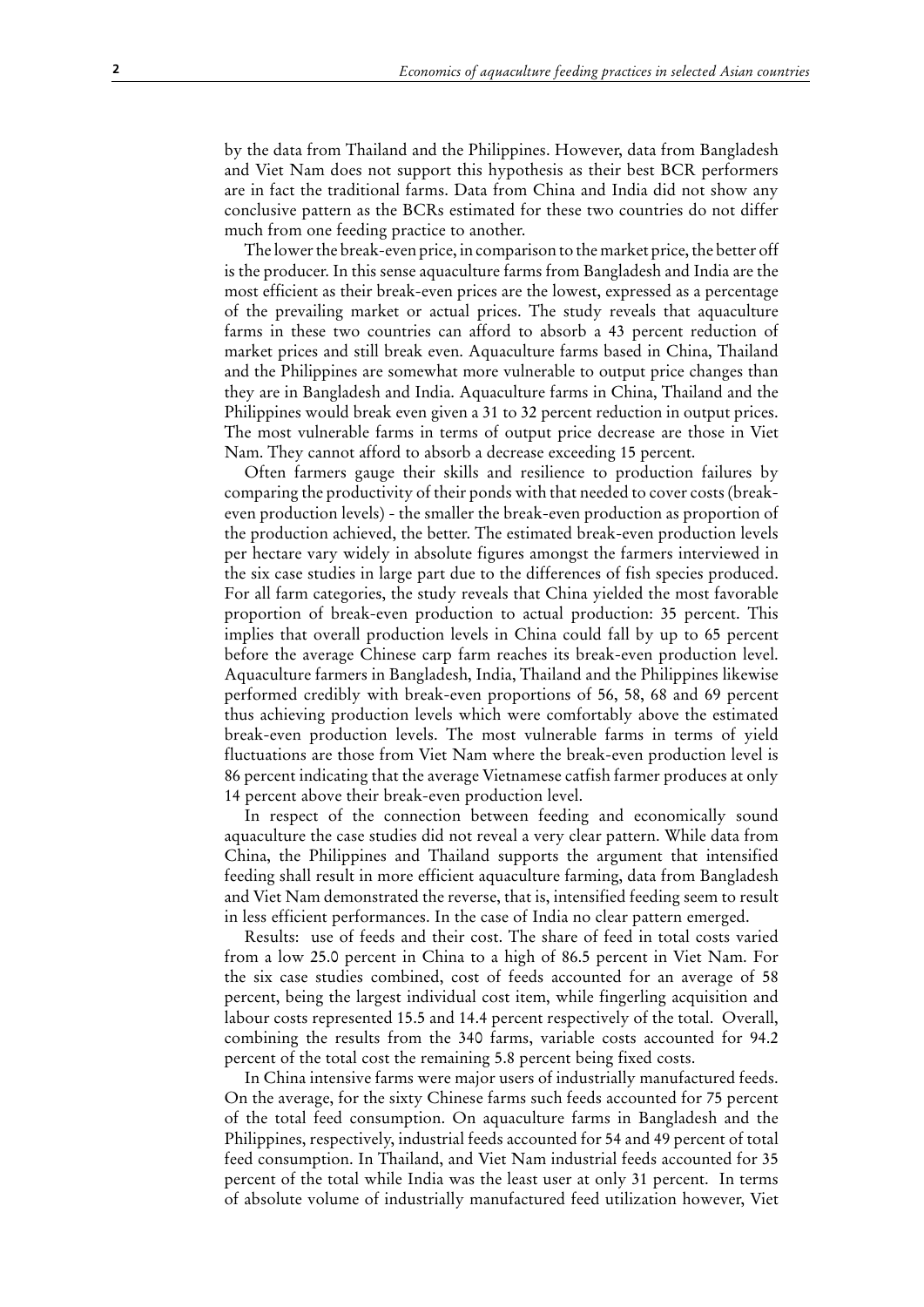Nam and Thailand were the largest users while the Philippines and India used the smallest quantities.

Results: what promotes what hinders the use of a feeding strategy? Farmers reported that the most important enabling factors were improved water quality, intensified commercial feeding and increased rate of stocking. While water quality issues can be addressed both on and off the farm, intensified commercial feeding and increased stocking rate can be addressed rapidly if aquaculture farmers have access to cheap credit. According to the analysis, other enabling factors are: effective disease control, better farm management, and improved quality of fry.

Farmers differ in what they consider to be important for increased production according to the feeding strategies they use. Among intensive farmers, improved water quality, disease control and better management are identified as the most important factors. For semi-intensive farms, high stocking of fry, more commercial feeds and improved water quality are priorities. As could be expected, the most important enabling production factor reported by the traditional farmer is intensified commercial feeding.

Regardless of farm category, however, farmers have reported lack of capital to be the most important obstacle to increased aquaculture production. This may not be surprising as easy access to capital is required if farmers are to intensify use of commercial feeds and increase stocking rates.

Intensive (70 percent), semi-intensive (80 percent) and traditional farmers (78 percent) share concerns about the high cost of acquiring commercially or industrially manufactured feeds. While traditional farmers readily recognize the importance of commercial feeding, its high cost per unit has discouraged them from purchasing these types of feeds. Limited technical know-how was also mentioned as a disabling factor.

As many as 92 percent of the respondents say they started fish farming because they expected to make large profits. Farmers using intensive feeding strategies are generally more educated than those using the other two feeding strategies. So, educational attainment appears to be correlated with the feeding practices that farmers adopt.

Recommendations: Four major recommendations are made to stakeholders: (i) consider a larger range of non-economic factors in future economic studies of feeds in aquaculture; (ii) lobby for easy access to credit by small-scale aquaculturists: (iii) governments should design and implement capacity building in farm management; and, (iv) implement action oriented research about the use of farm-made and industrial feeds and devise ways to spread research findings to those concerned.

#### **1. Introduction**

#### **1.1 Rationale**

Aquaculture today comprises several different types of production systems. Many different practices and technologies co-exist in prevailing production systems. These systems are not static, they change over time. They change as most fish farmers, wishing to make profit, try to optimize their production systems by modifying what they do. Such changes of practices and technologies, e.g. from extensive to intensive feeding strategies, in fact can be seen as a technological innovations at least at the local level

A very important component of any aquaculture production system is the feeding strategy used and the various technologies that this strategy relies on. But different feeding strategies co-exist within the same production system. This fact is common in Asian aquaculture and exemplified in this study. Are these feeding strategies all equally profitable in any one fish production system or do results depend significantly on the surroundings in which they are used?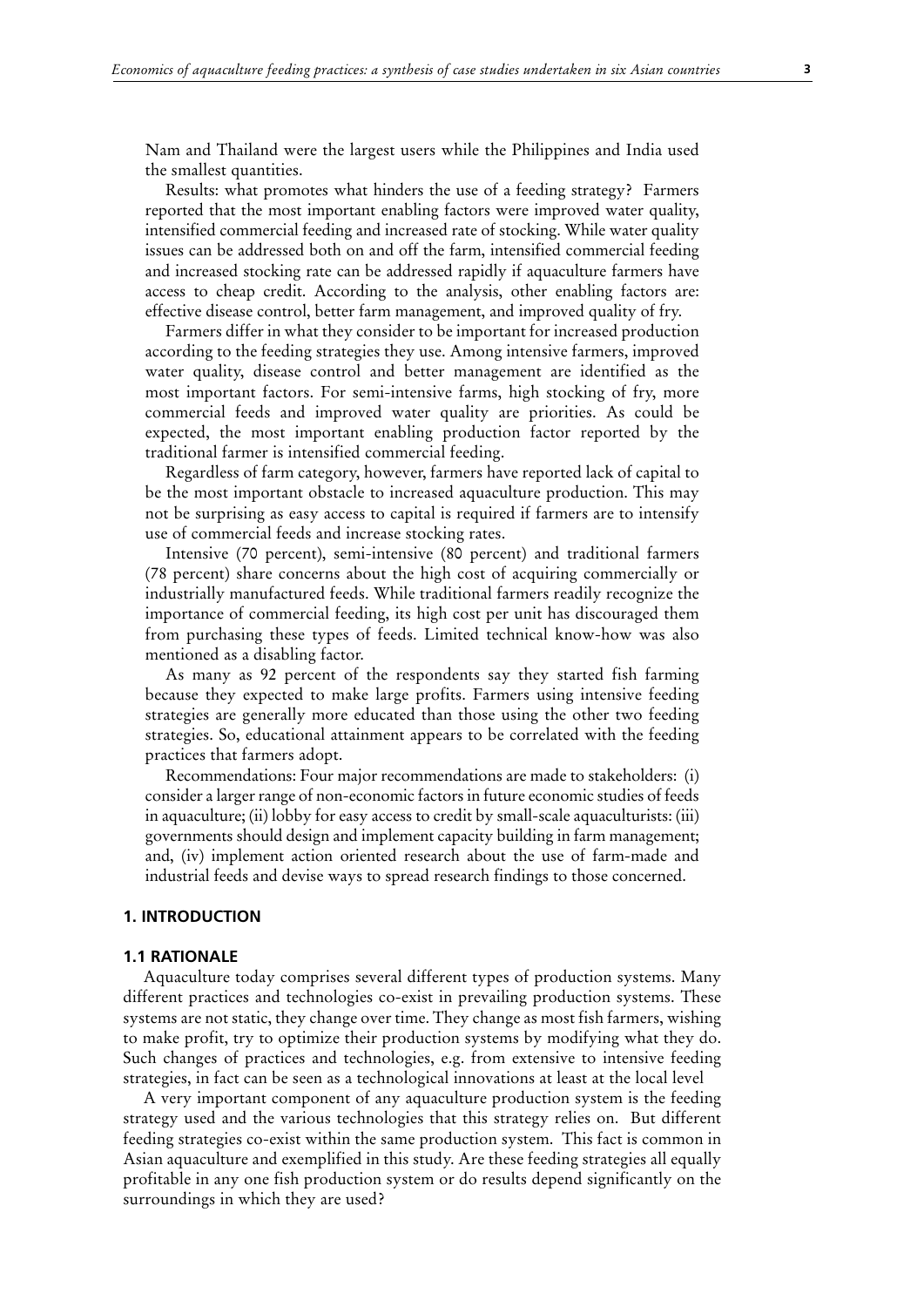The six case studies presented in this report are expected to shed light on the extent to which economic considerations drive the use of three feeding practices in six fish farming systems in six Asian countries.

## **1.2 Objectives of the study**

The objective of the study is to assess the economic implications of adopting various feeding practices in aquaculture production in six selected Asian countries.

Specifically, this synthesis report aims to:

- (i) review the case study reports on the "Economics of aquaculture feeding practices" that were undertaken in Bangladesh, China, India, the Philippines, Thailand and Viet Nam;
- (ii) process and analyse the assembled data to arrive at an integrative comparative analysis of the different farm categories and countries:
- (iii)prepare a consolidated report of the six country case studies highlighting the following:
	- a) production (including feeding) practices,
	- b) production costs,
	- c) gross factor productivities or benefit cost ratio;
	- d) production problems,
	- e) break-even analyses (break-even price, break-even production), and
	- f) conclusions and recommendations.

# **2. General approach and methodology**

#### **2.1 Comparative analysis**

The case study provides a comparative analysis of three (3) different categories of feeding systems/practices; namely: (1) extensive/traditional; (2) semi-intensive; and (3) intensive. However, in order to enhance comparability of results obtained in different countries only one fish farming system was studied in each country. Three of these farming systems are polyculture systems, the other monoculture of various types of catfish.

The case study in China focused on polyculture of carps, including silver, bighead, grass, black and crucian carps as well as Wuchang fish. The Bangladesh and Viet Nam case studies specifically focused on the monoculture of sutchi catfish (*Pangasianodon hypophthalmus*) and pangasiid catfish (*Pangasianodon hypophthalmus* and *Pangasius bocourti*), respectively, while the Philippine case assessed the feeding practices used in the polyculture of milkfish (*Chanos chanos*) and giant freshwater prawn (*Macrobrachium rosenbergi*) aquaculture. The case study in India looked at the feeding practices in the polyculture of Indian major carps (catla *Catla catla*, rohu *Labeo rohita*, mrigal *Cirrhinus cirrhosus*), Chinese carps (silver carp, grass carp) and common carp (*Cyprinus carpio*). In Thailand the study concerned monoculture of hybrid clariid catfish (*Clarias gariepinus* and *C. macrocephalus*).

In the context of the study, traditional practice refers to a feeding practice in which the feeds utilized in the fish farms are sourced or developed on-farm or locally and are not being sold or distributed commercially. Fish farms based on traditional feeding practice generally use farm-made aquafeed and/or supplementary diets consisting of a mixture of locally available feed ingredients. Farms with intensive feeding practice depend largely on commercially manufactured pelleted feeds while a semi-intensive category refers to a feeding practice that combines the two with at least 25 percent of either one being utilized. Although the three farming systems in this report and elsewhere are often categorized into traditional, semi-intensive and intensive based on their stocking density and feeding intensity and type of feed, it must noted that intensity of farming and so the feeding intensity vary widely between countries. For example, in the traditional farming in Thailand, which uses locally sourced feed ingredients (e.g.,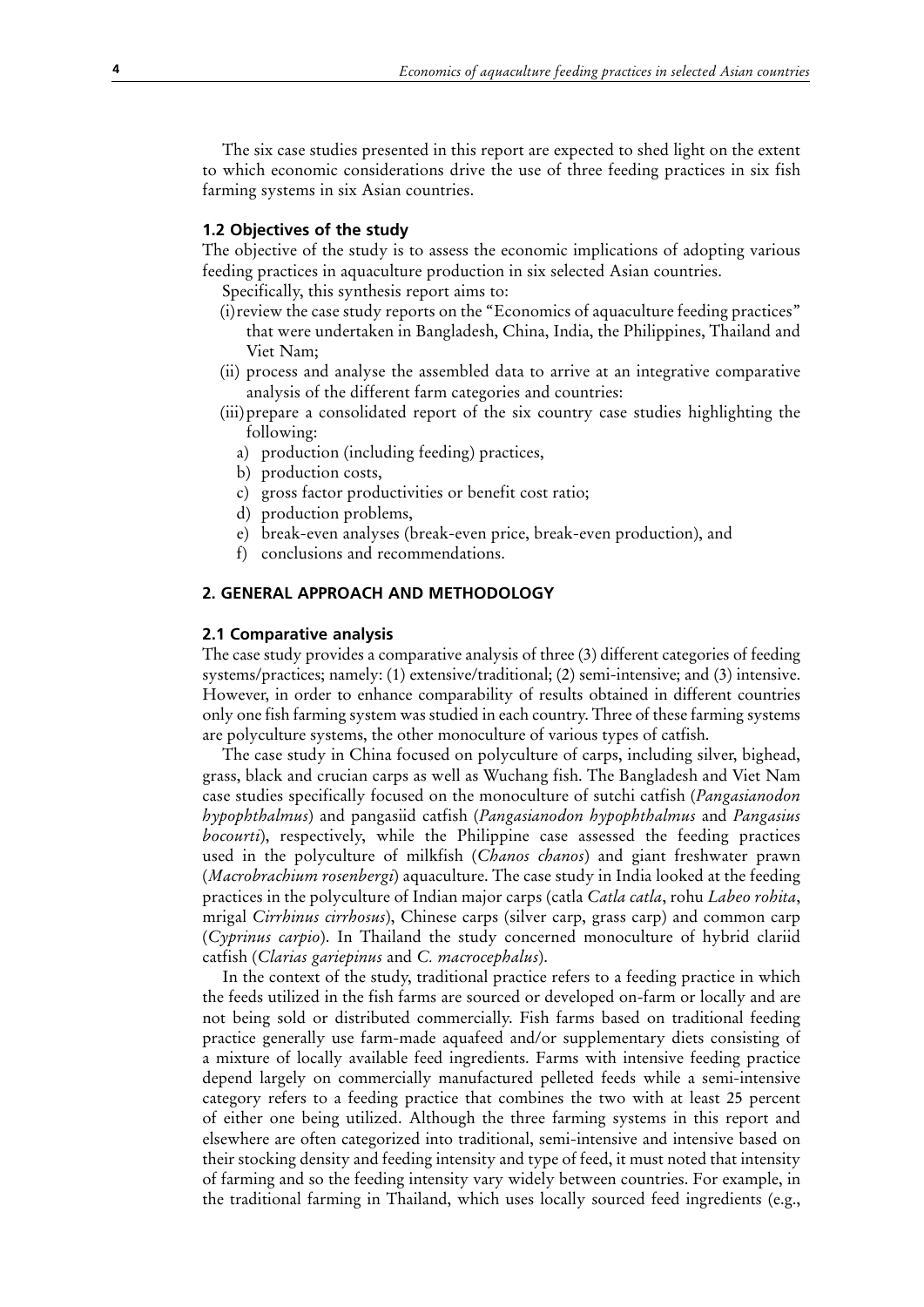poultry by-products), the fry stocking density is higher and the amount of feed used is much larger than what is commonly found in many other countries of Asia. Similarly, in Viet Nam the stocking density and feeding intensity (i.e., amount of feed) used is similar for three feeding systems (e.g., locally sourced home-made feed, mixture of home-made and pellet feed and industrially manufactured pelleted feed) and consequently stocking density and feeding intensity often are higher than those used in other countries. These differences have to be taken into consideration when anaysing the case studies.

#### **2.2 Assessment indicators**

This synthesis assesses the impacts of the various feeding practices in terms of: (i) gross revenues; (ii) gross margin/profit; (iii) net returns; (iv) break-even price levels; (v) break-even production levels; (vi) gross total factor productivity; and (vii) net total productivity. These indicators were estimated based on cost and returns tables derived from survey questionnaires.

## **2.3 Sampling technique**

Each country case study includes three representative feeding practices or systems, with the exception of the Indian carp culture, which only provides an analysis of the semi-intensive and traditional aquaculture farms. Each feeding practice was analysed based on a survey of 20 replicate farms. A total of 60 fish farms represented the sample size for each country case study with the exception of India which had 40 respondents. The stratified random sampling (SRS) technique was utilized in selecting the individual sample farm. The SRS was directly applied on a general listing of fish farms obtained from the study sites of the six countries.

#### **2.4 Data processing and analysis**

In general, a tabular analysis was employed to develop the cost and returns tables for the various feeding practices observed in the study sites. The cost and returns analysis indicated the variable cost categories included feeds, fingerlings, fertilizers, labour and other miscellaneous inputs. The fixed costs and capital investments were also determined. Gross revenues and net revenues were also identified. A cross sectional analysis using graphs, percent changes and relative proportions were adopted to determine the relationship of feeding practices with selected impact indicators.

The various authors utilized regression analysis. They applied the Linear Profit Function models, Cobb Douglas Production and Profit Function models and Technical Efficiency analysis to determine the statistical significance and the nature and extent of the relationships between aquaculture production and profit levels as the dependent variables and the factors (independent variables) that would explain their behavior. This synthesis integrates the results of the country level statistical analyses done.

### **2.5 Scope and duration of the study**

The study was conducted between 15 October 2005 and 14 February 2006. The study sites are indicated in Figure 1. The sample sites included ten counties in the province of Jiangsu in China; municipality of Hagonoy in the province of Bulacan in the Philippines; Bhaluka Upazila, Mymensingh district in Bangladesh; An Guiang Province in Viet Nam; Ludhiana, Gurudaspur, Patiala and Jalandhar districts in Punjab, India; and the provinces of Khon Kaen, Kalasin, Saraburi, Nakorn Sawan, Suphan Buri, and Pathum Thani in Thailand.

## **3. RESULTS AND DISCUSSION**

#### **3.1 Description of the study areas**

The study covered six countries in Asia: Bangladesh, China, India, the Philippines, Thailand and Viet Nam. Bhaluka upazila was chosen as the study site in Bangladesh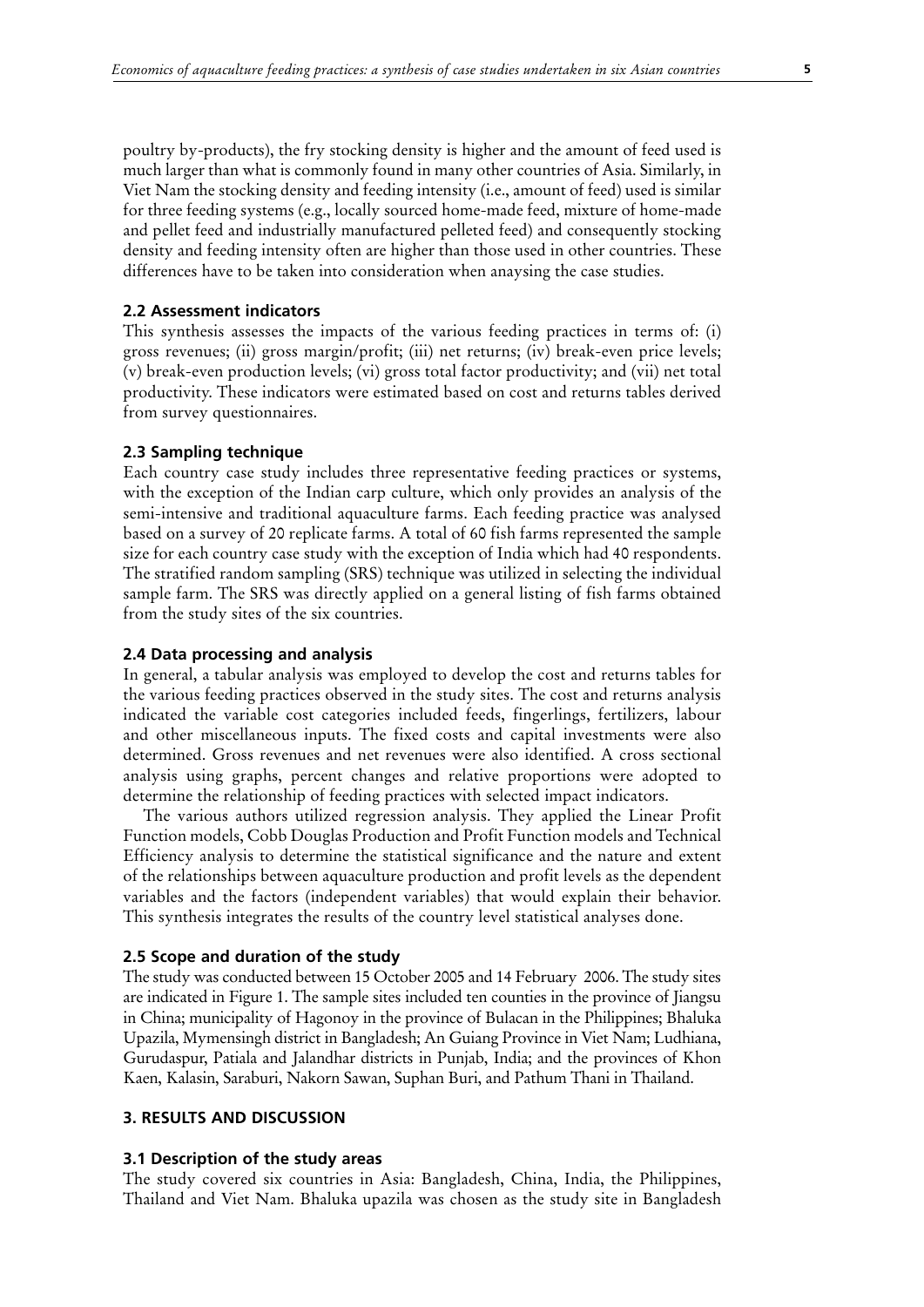

being an important area for sutchi catfish aquaculture due its proximity to hatcheries, availability of ponds, low lying agricultural lands, warm climate, abundance of cheap labour and favourable socio-economic conditions. In the case of China, Jiangsu province was selected as the study site due to its long history in aquaculture production. It is known as the cradle land for aquaculture farming in China. The province is located at the lower stream of the Yangtze River and the Huai River. It is rich in natural water resources with a total pond area of 167 000 hectares. The study sites in Thailand are located in six provinces, of which three are located in the central plain region; two are in the north eastern region and one in the northern region. The study site for the Philippine case study is located in the municipality of Hagonoy, Province of Bulacan. The province is located in Region III among the eleven regions of the Government of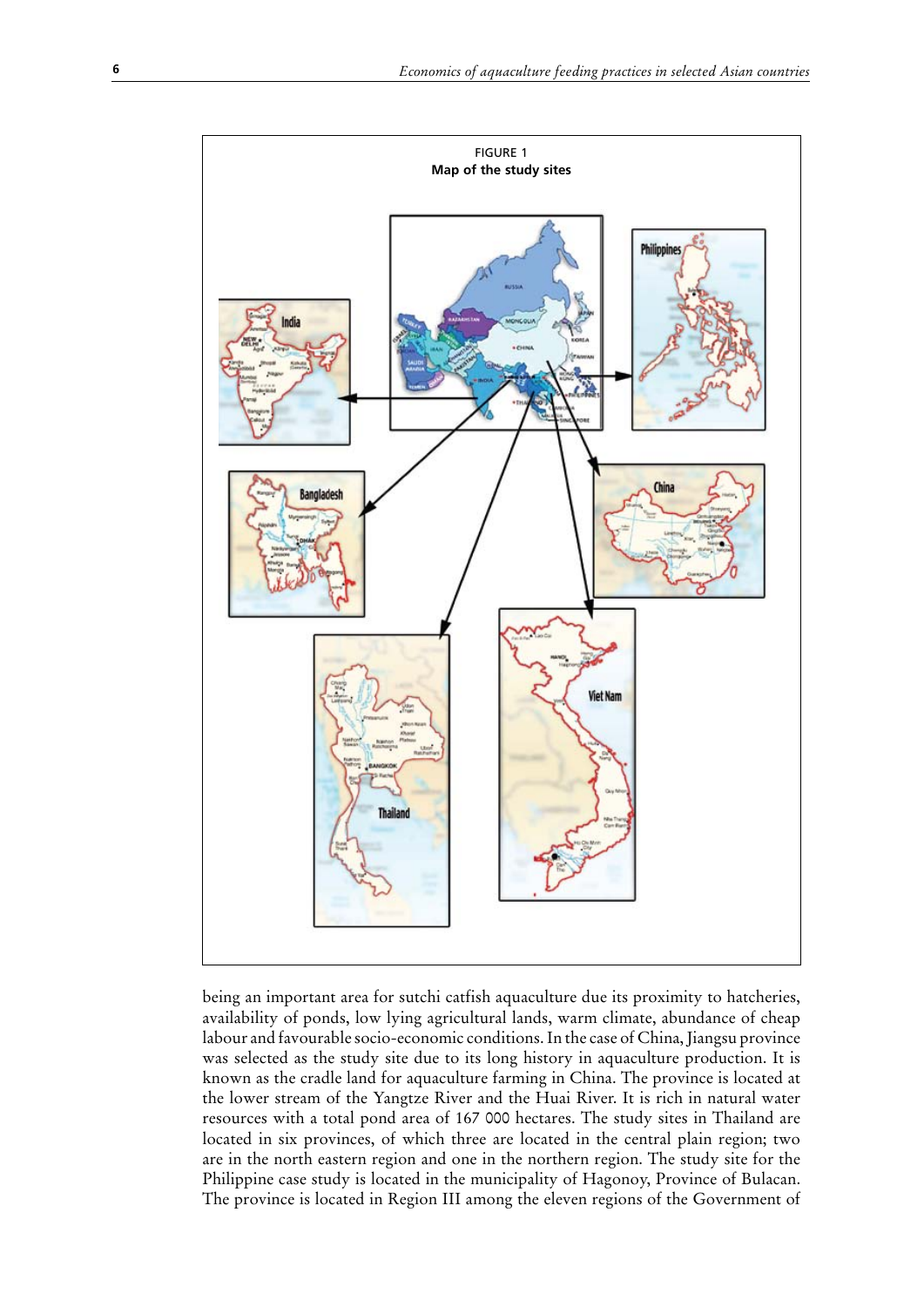the Philippines. Of the total aquaculture production of the Philippines, the province of Bulacan accounted for about 5 percent. The study sites in Viet Nam included four districts of An Giang province. This province is located along the branches of Mekong River in Viet Nam. As in China, the study sites have the longest history of catfish culture which started as cage culture during the 1960s. The Mekong River Delta (MRD) in the southern part of Viet Nam covers 12 percent of the total area of the country and has a huge potential for increasing aquaculture production in the country. The MRD comprises approximately 650 000 ha of freshwater bodies; the freshwater surface area potentially expands to 1.7 million has during flooding periods. Ludhiana, Gurudaspur, Patiala and Jalandhar districts in Punjab, India, having major areas of carp aquaculture, were chosen as the study sites.

## **3.2 Description of the respondents**

Respondents have an average age of 46 years. Aquaculture farmer respondents from the Philippines were the oldest at 51 years while those from Bangladesh were the youngest at 39. Respondents representing traditional farms have an average age of 47 years while intensive farm and semi-intensive farm respondents were younger with an average age of 45 and 46 years, respectively (Table 1). Respondents from the traditional farm category have average household size of 5.2 while intensive and semi-intensive farmers reported slightly lower household sizes of 5.0 and 4.8, correspondingly. Respondents from Bangladesh reported the largest household size at about six while China has the smallest household size at 4.4. Philippine respondents have an average household size of 5 while Viet Nam, Thailand and India reported average household sizes of 4.7, 4.6 and 5.7 respectively (Table 2). In terms of aquaculture farming experience, intensive and traditional farm respondents reported being in the profession for about 9 and 8 years, correspondingly. Respondents using semi-intensive feeding practices were slightly more experienced with 10.8 years. Respondents from China and the Philippines were the more experienced with 12.7 and 12.3 years in aquaculture farming while respondents from Thailand and India were less experienced with only 7.3 and 7.9 years of aquaculture farming, respectively (Table 3).

|                    |           | Farm category  |                    |                |
|--------------------|-----------|----------------|--------------------|----------------|
| Country            | Intensive | Semi-intensive | <b>Traditional</b> | All categories |
| <b>Bangladesh</b>  | 40        | 39             | 38                 | 39             |
| China              | 49        | 49             | 52                 | 50             |
| <b>Philippines</b> | 49        | 52             | 52                 | 51             |
| <b>Viet Nam</b>    | 44        | 46             | 45                 | 44             |
| <b>Thailand</b>    | 45        | 48             | 46                 | 46             |
| India              | $\star$   | 43             | 44                 | 44             |
| All countries      | 45        | 46             | 47                 | 46             |

#### TABLE 1

|  | Average age of respondents by category and country |  |  |
|--|----------------------------------------------------|--|--|
|--|----------------------------------------------------|--|--|

Note: case study carried out in India did not have intensive feeding practice

TABLE 2

| Average household size of respondents by category and country |  |
|---------------------------------------------------------------|--|
|---------------------------------------------------------------|--|

|                    |                  | Farm category  |                    |                |
|--------------------|------------------|----------------|--------------------|----------------|
| Country            | <b>Intensive</b> | Semi-intensive | <b>Traditional</b> | All categories |
| <b>Bangladesh</b>  | 5.8              | 5.9            | 6.0                | 5.9            |
| China              | 4.8              | 3.7            | 4.7                | 4.4            |
| <b>Philippines</b> | 5.0              | 5.0            | 5.0                | 5.0            |
| <b>Viet Nam</b>    | 4.4              | 5.2            | 4.6                | 4.7            |
| <b>Thailand</b>    | 4.9              | 3.8            | 5.1                | 4.6            |
| India              | $\star$          | 5.3            | 6.1                | 5.7            |
| All countries      | 5.0              | 4.8            | 5.2                | 5.1            |

Note: case study carried out in India did not have intensive feeding practice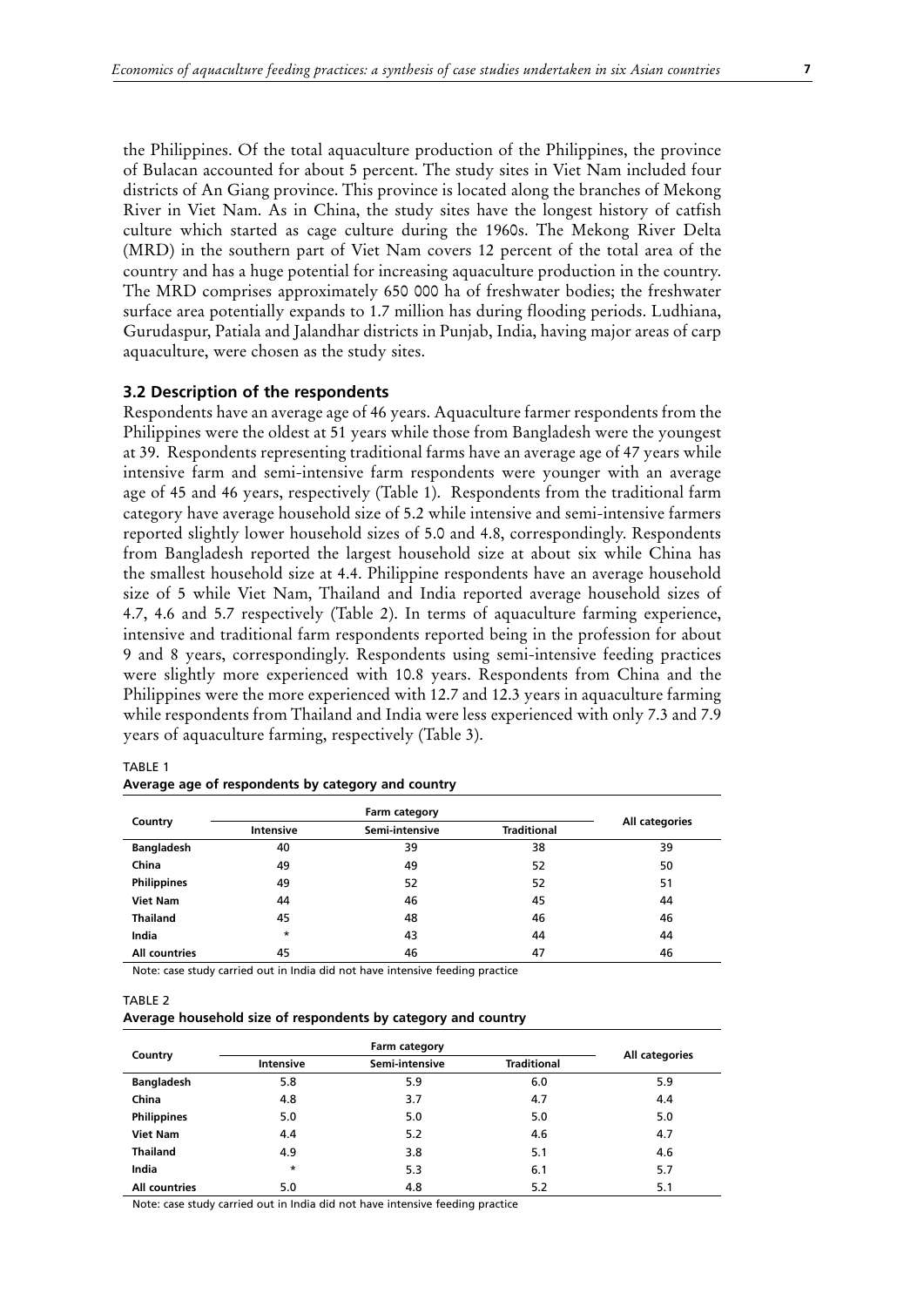|                      |           | Farm category  |                    |                |
|----------------------|-----------|----------------|--------------------|----------------|
| Country              | Intensive | Semi-intensive | <b>Traditional</b> | All categories |
| <b>Bangladesh</b>    | 8.3       | 8.9            | 7.4                | 8.2            |
| China                | 13.7      | 12.2           | 12.4               | 12.7           |
| <b>Philippines</b>   | 15.0      | 14.0           | 8.0                | 12.3           |
| <b>Viet Nam</b>      | 3.2       | 11.8           | 7.8                | 7.6            |
| Thailand             | 4.5       | 9.6            | 7.7                | 7.3            |
| India                | $\star$   | 8.4            | 7.5                | 7.9            |
| <b>All countries</b> | 8.9       | 10.8           | 8.4                | 9.4            |

| IADLE 3 |                                                                 |  |  |
|---------|-----------------------------------------------------------------|--|--|
|         | Average years in farming of respondents by category and country |  |  |

Note: case study carried out in India did not have intensive feeding practice

A majority of the respondents had completed primary (34 percent) and secondary education (38 percent). Only 16 percent had completed tertiary education. Eleven percent of the respondents did not attend primary education (Table 4 and Figure 2). Table 4 also indicates that intensive farmers were more educated than semi-intensive and traditional farmers. Only two percent of intensive farmers did not complete primary education compared with 14 and 18 percent of semi-intensive and traditional farmers, respectively. In addition, 48 percent of intensive farmers completed secondary education compared to 32 and 34 percent for the semi-intensive and traditional farmers, respectively. The above statistics on educational attainment appear to have a degree of correlation with the feeding practices adopted by the respondents. The more formally educated respondents had practised intensive and semi-intensive feeding practices in favour of the traditional method of aquaculture farming.

Aside from aquaculture farming, the respondents also engage in other economic activities particularly agricultural crop production (23 percent) and other business enterprises (7 percent). It is interesting to note that a larger proportion (36 percent) of traditional farmers were simultaneously engaged in agricultural crop production activities compared with semi-intensive (21 percent) and intensive (6 percent) aquaculture farmers (Table 5). These findings suggest that traditional farmers do not solely rely on incomes derived from aquaculture business but tend to augment their incomes by engaging in other economic activities particularly agricultural crop production.

#### **3.3 General profile of the farms**

Three hundred of the farmers who participated in this study on the average each used three and one third ponds with a combined area just below three hectares. The forty Indian farmers operated much larger farms. They averaged about 50 ponds with a combined area just above 100 hectares (Table 6).

Excluding the Indian farmers from the analysis, respondents from Thailand used the largest number of ponds – six. They were followed by the Chinese respondents who were operating an average of four ponds. Respondents from Bangladesh had the smallest number of ponds - one.

Again considering only respondents outside India, aquaculture farmers from the Philippines reported the largest combined pond area of 8.77 ha while Bangladesh respondents reported the least at only 0.28 ha. By farm category, intensive farmers reported the largest number of ponds (3.8) while traditional farms had the least at 2.75. Similarly, intensive farms have the largest area for aquaculture production (4.51 ha) compared with semi-intensive (2.41 ha) and traditional farms (2.01 ha).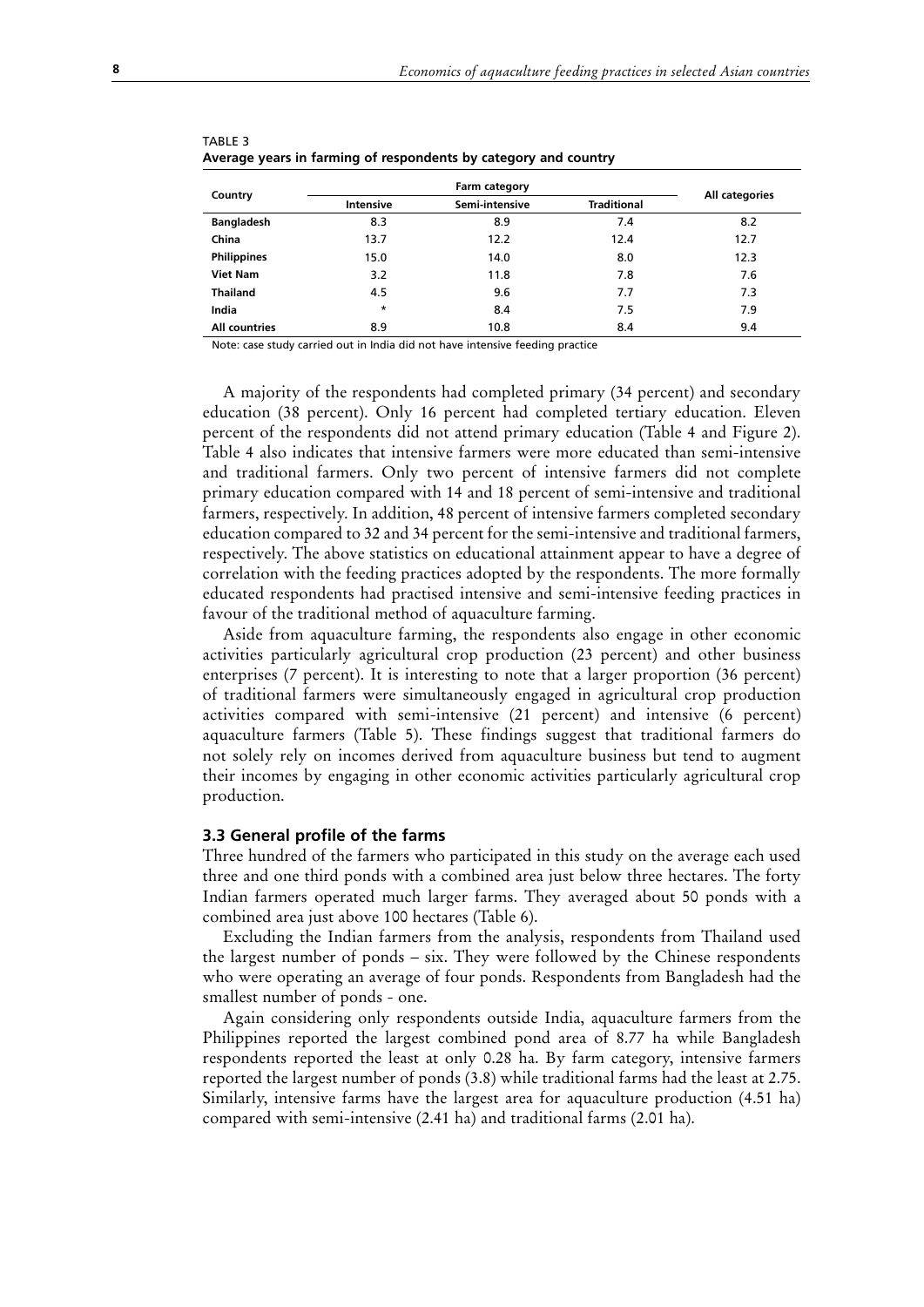| Educational attainment of respondents by category and country<br>TABLE 4                                                                   |                 |                |                |   |                |                  |                |                                  |                             |               |        |                       |                |               |                           |                |                  |                |                |                |                |         |                 |
|--------------------------------------------------------------------------------------------------------------------------------------------|-----------------|----------------|----------------|---|----------------|------------------|----------------|----------------------------------|-----------------------------|---------------|--------|-----------------------|----------------|---------------|---------------------------|----------------|------------------|----------------|----------------|----------------|----------------|---------|-----------------|
|                                                                                                                                            |                 |                |                |   |                |                  |                | Farm category/level of education |                             |               |        |                       |                |               |                           |                |                  |                |                |                |                |         |                 |
| Country                                                                                                                                    |                 |                | Intensive      |   |                |                  |                |                                  | Semi-intensive              |               |        |                       |                |               | Traditional               |                |                  |                |                | All categories |                |         |                 |
|                                                                                                                                            | ž               | Δ              | S              |   | Н              | Total            | ž              | م                                | n                           | ۳             |        | Total                 | ž              | Δ             | n                         | ⊢              | Total            | ž              | Δ              | S              |                | ۳       | Total           |
| Bangladesh                                                                                                                                 | 0               | $\overline{a}$ | 8              |   | 0              | $\frac{8}{100}$  | 55             | 35                               | ∘                           | $\circ$       |        | 100                   | 2              | 50            | 0                         | $\circ$        | $\overline{5}$   | 5              | 35             | 23             |                | $\circ$ | $\frac{8}{100}$ |
| China                                                                                                                                      | $\circ$         | 30             | 45             |   | 25             | <b>001</b>       | $\circ$        | 35                               | $\overline{a}$              | 25            |        | 100                   | $\circ$        | SO            | $\overline{a}$            | ∘⊇             | 100              | $\circ$        | 38             | $\overline{4}$ | $\overline{c}$ |         |                 |
| Philippines                                                                                                                                | $\subseteq$     | $\approx$      | $\overline{c}$ |   | င္တ            | $\frac{0}{100}$  | 0              | 25                               | $\boldsymbol{S}$            | 45            |        | 100                   | $\tilde{ }$    | 50            | 35                        | 25             | $\overline{5}$   | $\overline{ }$ | 25             | 28             | $\overline{a}$ |         |                 |
| Viet Nam                                                                                                                                   | $\circ$         | m              | 56             |   | 0              | $\frac{00}{1}$   | 50             | $\overline{c}$                   | S0                          | $\circ$       |        | 001                   | 25             | 15            | 8                         | $\circ$        | $\overline{100}$ | $\frac{8}{2}$  | $\frac{1}{2}$  | 89             |                | $\circ$ | e e e e e       |
| Thailand                                                                                                                                   | $\circ$         | 65             | 20             |   | $\overline{1}$ | $\overline{100}$ | $\circ$        | 90                               | $\overline{c}$              | $\circ$       |        | 100                   | $\circ$        | 75            | $\mathsf{S}^{\mathsf{C}}$ | m              | $\overline{5}$   | $\circ$        | 77             | 17             |                | ဖ       |                 |
| India                                                                                                                                      |                 |                |                |   |                |                  | $\circ$        | L                                | S                           | 45            |        | 100                   | $\circ$        | 30            | 50                        | $\overline{c}$ | 100              | $\circ$        | $\frac{8}{2}$  | S0             | 32             |         |                 |
| ₹                                                                                                                                          | $\sim$          | 32             | 48             |   | $\frac{8}{2}$  | $\overline{0}$   | $\overline{4}$ | 35                               | 32                          | $\frac{9}{2}$ |        | 100                   | $\overline{8}$ | 38            | 34                        | $\overline{0}$ | $\frac{8}{2}$    | $\overline{1}$ | 34             | 38             | $\frac{6}{5}$  |         | 100             |
| Note: Case study carried out in India did not have intensive feeding practice; NE = No Education, P = Primary, S = Secondary, T = Tertiary |                 |                |                |   |                |                  |                |                                  |                             |               |        |                       |                |               |                           |                |                  |                |                |                |                |         |                 |
| Major occupation of the farmers by category of respondents<br>TABLE 5                                                                      |                 |                |                |   |                |                  |                | and country                      |                             |               |        |                       |                |               |                           |                |                  |                |                |                |                |         |                 |
|                                                                                                                                            |                 |                |                |   |                |                  | Farm           |                                  | category/type of occupation |               |        |                       |                |               |                           |                |                  |                |                |                |                |         |                 |
| Country                                                                                                                                    |                 |                | Intensive      |   |                |                  |                |                                  | Semi-intensive              |               |        |                       |                |               | Traditional               |                |                  |                |                | All categories |                |         |                 |
|                                                                                                                                            | щ               | ზ              | m              | ᄂ | $\circ$        | Total*           | щ              | å                                | 노<br>m                      | $\circ$       | Total* | щ                     | ზ              | m             | ᄂ                         | $\circ$        | Total*           | щ              | m<br>ზ         |                | $\circ$<br>노   |         | Total*          |
| Bangladesh                                                                                                                                 | $\overline{0}$  | $\subseteq$    | 20             | 0 | 0              | 140              | $\frac{8}{2}$  | 25                               | ₽                           | 0             | 0      | $\overline{5}$<br>135 | 45             | m             | 0                         | 0              | 50               | $\overline{0}$ | 52             | 15             | 0              | 0       | 142             |
| China                                                                                                                                      | $^{100}$        | ∘              | 0              | S | m              | 125              | $\overline{0}$ | 35                               | $\circ$                     | 0             | m      | 00<br>140             | 55             | 0             | $\circ$                   | 0              | 135              | $\overline{5}$ | 27             | 0              | m              | m       | 133             |
| Philippines                                                                                                                                | $\overline{00}$ | 0              | 35             | 0 | $\circ$        | 135              | $\frac{0}{0}$  | $\circ$                          | m                           | 0             | 0      | 100<br>$\frac{5}{1}$  |                | m<br>$\circ$  | 0                         | m              | 120              | $\frac{0}{2}$  | $\circ$        | 22             | 0              |         | 123             |
| Viet Nam                                                                                                                                   | $\overline{0}$  | $\infty$       | 0              | 0 | 25             | 133              | $\frac{00}{2}$ | 15                               | 0                           | 0             | 0      | 100<br>15             |                | 0<br>20       | 0                         | 0              | 120              | $^{100}$       | $\overline{4}$ | $\circ$        | 0              | ∞       | 123             |
| Thailand                                                                                                                                   | 100             | $\circ$        | 0              | 0 | $\circ$        | $\overline{0}$   | 100            | $\circ$                          | $\circ$                     | $\circ$       | 15     | 100<br>115            |                | $\circ$<br>20 | $\circ$                   | $\circ$        | 170              | 100            | 23             | $\circ$        | 0              | LN      | 128             |

Case study carried out in India did not have intensive feeding practice; Note: F = fish farming, CP = crop production, B = own business, FT = fish trading, O = others Case study carried out in India did not have intensive feeding practice; Note: F = fish farming, CP = crop production, B = own business, FT = fish trading, O = others

 $\circ$  $\mathsf{L}$ 

100<br>125

 $\omega$ 

 $47$   $23$ 

 $\frac{8}{100}$ 

 $\circ$ 

 $\circ$ 

45 ვ<br>მ

 $\frac{100}{2}$  $\frac{6}{2}$ 

**160** 130

 $\circ$  $\sim$ 

n n

<u>ទ</u><br>ស

 $\frac{1}{2}$ 

 $127$ 

م

 $\sim$ 

 $\tilde{5}$ 

 $\circ$ 

 $\overline{100}$ 

India  $\bar{\bar{\mathbf{x}}}$ 

 $\frac{8}{100}$ 

 $\circ$   $\circ$ 

 $\overline{a}$ 

 $\omega$ 

 $\ddot{\phantom{0}}$ 

 $\mathsf{m}$  $\circ$  m

 $\circ$  $m<sub>n</sub>$ 

 $170$ 145  $\frac{1}{2}$ 

\*Total exceeds 100 due to multiple responses \*Total exceeds 100 due to multiple responses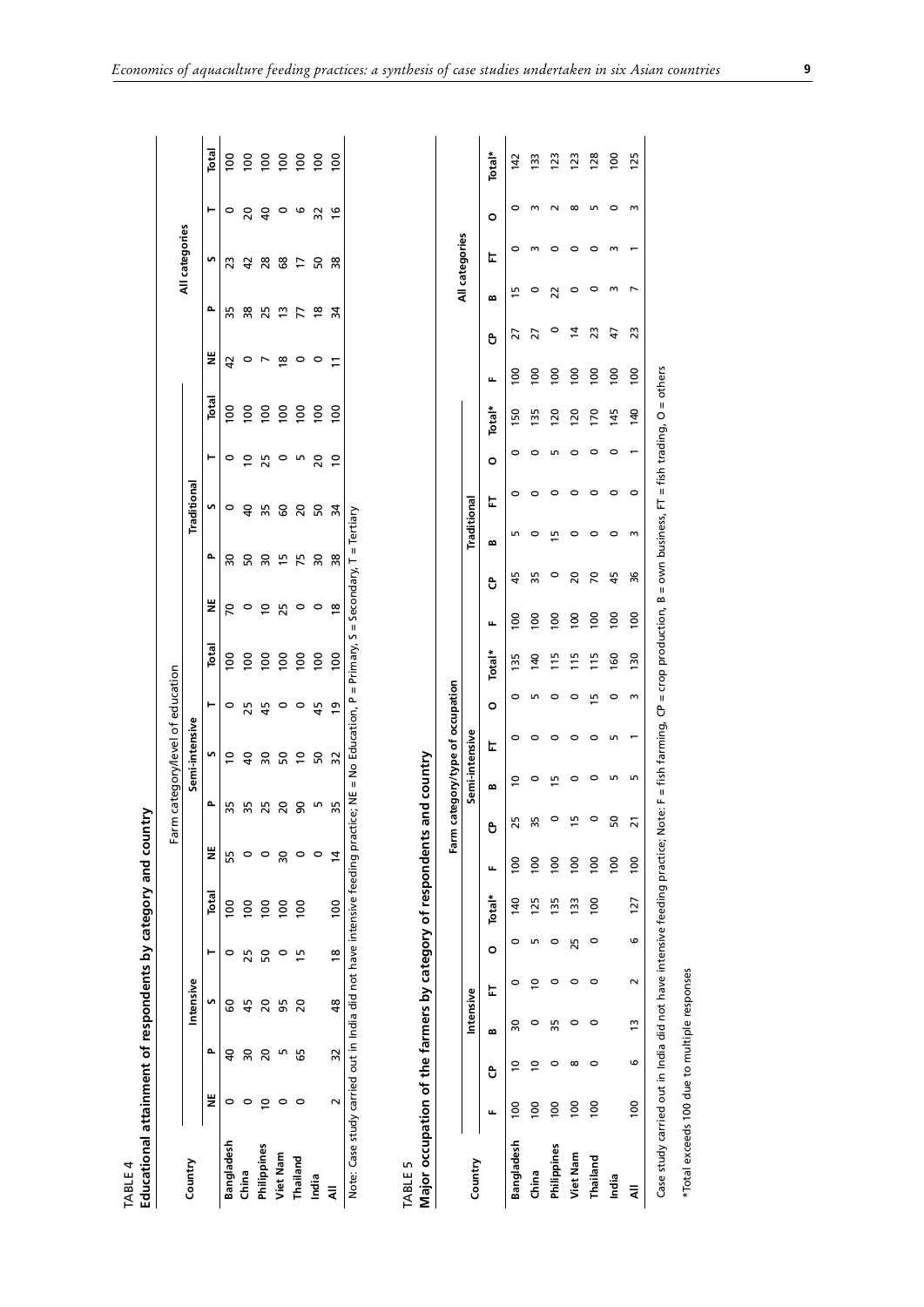|                    |                             |                                | <b>Farm category</b>        |                                |                             |                                | All categories              |                                |
|--------------------|-----------------------------|--------------------------------|-----------------------------|--------------------------------|-----------------------------|--------------------------------|-----------------------------|--------------------------------|
|                    | <b>Intensive</b>            |                                |                             | Semi-intensive                 | <b>Traditional</b>          |                                |                             |                                |
| Country            | Total<br>number of<br>ponds | <b>Total pond</b><br>area (ha) | Total<br>number of<br>ponds | <b>Total pond</b><br>area (ha) | Total<br>number of<br>ponds | <b>Total pond</b><br>area (ha) | Total<br>number of<br>ponds | <b>Total pond</b><br>area (ha) |
| <b>Bangladesh</b>  | 1.35                        | 0.49                           | 1.05                        | 0.22                           | 1.00                        | 0.12                           | 1.13                        | 0.28                           |
| China              | 2.90                        | 2.70                           | 4.50                        | 2.65                           | 4.85                        | 6.23                           | 4.08                        | 3.86                           |
| <b>Philippines</b> | 3.95                        | 16.88                          | 2.75                        | 7.28                           | 2.05                        | 2.16                           | 2.92                        | 8.77                           |
| <b>Viet Nam</b>    | 1.95                        | 1.50                           | 2.65                        | 0.69                           | 2.50                        | 0.86                           | 2.37                        | 1.02                           |
| <b>Thailand</b>    | 9.00                        | 0.96                           | 6.10                        | 1.19                           | 3.35                        | 0.68                           | 6.15                        | 0.94                           |
| All five           | 3.83                        | 4.51                           | 3.41                        | 2.41                           | 2.75                        | 2.01                           | 3.33                        | 2.97                           |
| India*             |                             |                                | 64.00                       | 144.70                         | 40.00                       | 67.50                          | 52.00                       | 104.00                         |

| TABLE 6                                                     |  |  |
|-------------------------------------------------------------|--|--|
| Total number and area of ponds by farm category and country |  |  |

\*Case study carried out in India did not have intensive feeding practice



The average area of a pond was 1.21 ha, which ranged from a low of 0.15 ha in Thailand to a high of 2.53 ha in the Philippines. Viet Nam and Bangladesh reported an average pond area of less than one hectare while respondents from the India and the Philippines reported respective average pond sizes of 2 and 2.5 ha. Average pond sizes in Bangladesh, India, Viet Nam and the Philippines showed that average pond area increases as the aquaculture farms progress from traditional to intensive feeding practices (Table 7).

Table 8 indicates that single ownership of ponds generally prevails in the study sites (63 percent). The

other types of ownership reported were singly leased (26 percent), multiple ownerships (8 percent) and jointly leased (3 percent).

TABLE 7 **Average area of ponds and water depth by category of respondents and country**

|                    |                    | Intensive                  |      |                    | Farm category<br>Semi-intensive |      |                    | <b>Traditional</b>         |      |                    | All categories             |      |
|--------------------|--------------------|----------------------------|------|--------------------|---------------------------------|------|--------------------|----------------------------|------|--------------------|----------------------------|------|
| Country            | Average<br>area of | Average water<br>depth (m) |      | Average<br>area of | Average water<br>depth (m)      |      | Average<br>area of | Average water<br>depth (m) |      | Average<br>area of | Average water<br>depth (m) |      |
|                    | one pond           | Rainy                      | Dry  | one pond           | Rainy                           | Dry  | one pond           | Rainy                      | Dry  | one pond           | Rainy                      | Dry  |
| <b>Bangladesh</b>  | 0.36               | 1.83                       | 1.24 | 0.21               | 1.54                            | 1.03 | 0.12               | 1.65                       | 1.19 | 0.23               | 1.67                       | 1.15 |
| China              | 1.27               | 2.27                       | 1.88 | 0.74               | 2.50                            | 1.89 | 3.96               | 2.49                       | 2.01 | 1.87               | 2.42                       | 1.93 |
| <b>Philippines</b> | 4.18               | 1.47                       | 0.98 | 2.38               | 1.41                            | 0.99 | 1.02               | 1.43                       | 0.88 | 2.53               | 1.44                       | 0.95 |
| <b>Viet Nam</b>    | 1.42               | 3.52                       | 3.18 | 0.27               | 3.80                            | 3.33 | 0.25               | 3.79                       | 3.19 | 0.44               | 3.76                       | 3.23 |
| <b>Thailand</b>    | 0.12               | 1.80                       | 1.50 | 0.11               | 1.90                            | 1.72 | 0.23               | 1.76                       | 1.52 | 0.15               | 1.80                       | 1.55 |
| India              |                    |                            |      | 2.26               | 2.17                            | 1.94 | 1.69               | 1.68                       | 1.46 | 2.04               | 1.94                       | 1.71 |
| All                | 1.47               | 2.18                       | 1.76 | 0.99               | 2.22                            | 1.82 | 1.21               | 2.13                       | 1.71 | 1.21               | 2.17                       | 1.75 |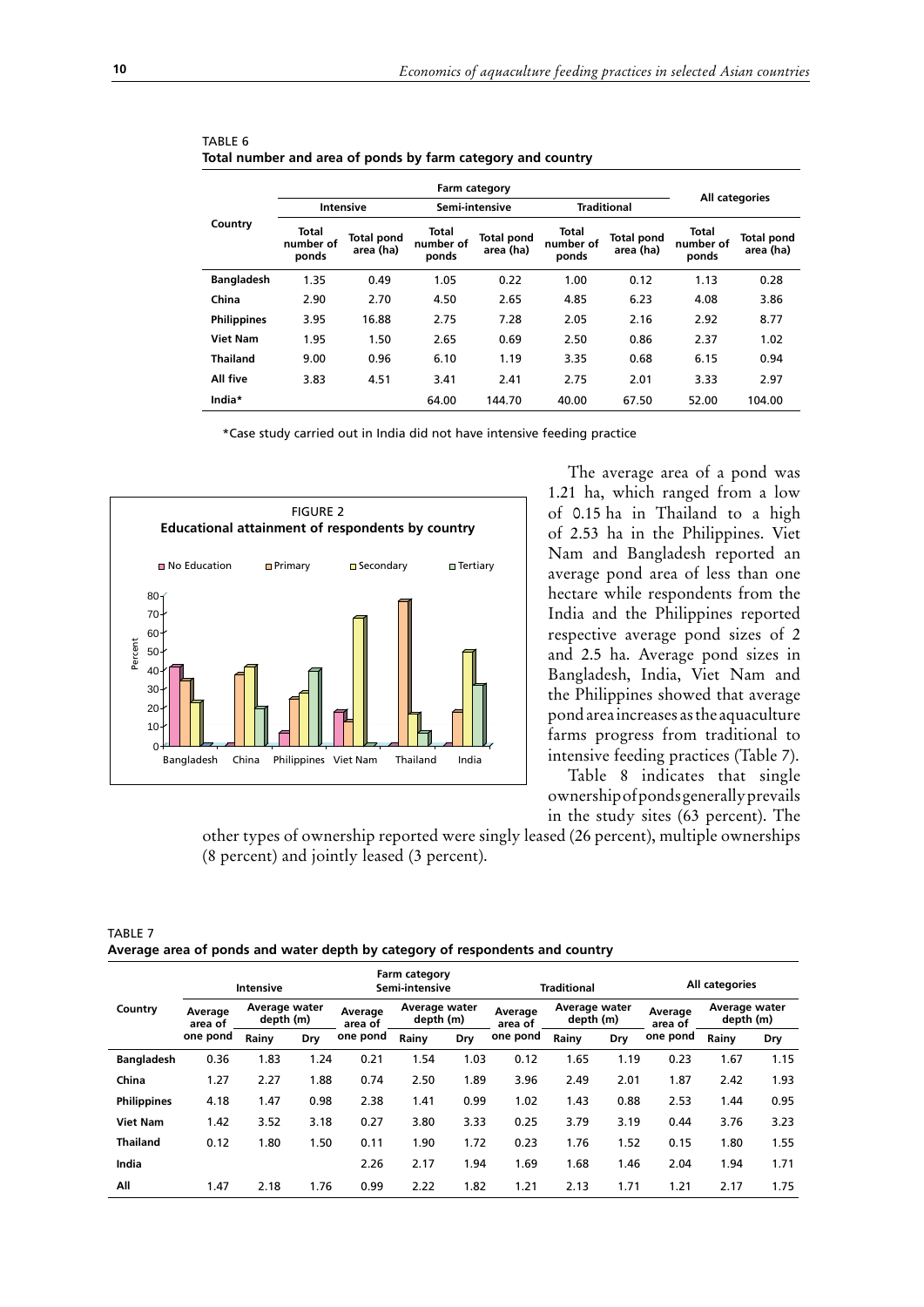| . .                |     |              |                  |              |              |     |                                 |                |              |              |         |              |                    |            |       |     |              |                |           |
|--------------------|-----|--------------|------------------|--------------|--------------|-----|---------------------------------|----------------|--------------|--------------|---------|--------------|--------------------|------------|-------|-----|--------------|----------------|-----------|
|                    |     |              |                  |              |              |     | Farm category/type of ownership |                |              |              |         |              |                    |            |       |     |              | All categories |           |
| Country            |     |              | <b>Intensive</b> |              |              |     |                                 | Semi-intensive |              |              |         |              | <b>Traditional</b> |            |       |     |              |                |           |
|                    |     | SO MO        | SL               |              | JL Sum SO MO |     |                                 | SL             |              | JL Sum SO MO |         |              | -SL                |            |       |     | JL Sum SO MO | SL.            | JL Sum    |
| <b>Bangladesh</b>  | 55  | 25           | 20               | $\mathbf{0}$ | 100          | 75  | 15                              | 10             | $\mathbf{0}$ | 100          | 80      | 20           | 0                  | 0          | 100   | 70  | 20           | 10             | 100<br>0  |
| China              | 20  | $\mathbf{0}$ | 80               | $\Omega$     | 100          | 25  | -15                             | 60             |              | 0, 100       | 35      | 5.           | 55                 |            | 5 100 | 27  | 7            | 65             | 2 100     |
| <b>Philippines</b> | 50  | 20           | 20               | 10           | 100          | 75  | 10                              | 15             | $\mathbf{0}$ | 100          | 45      | 10           | 45                 | $^{\circ}$ | 100   | 57  | 13           | 27             | 100<br>3  |
| <b>Viet Nam</b>    | 100 | $\mathbf{0}$ | $\mathbf{0}$     | $\mathbf{0}$ | 100          | 100 | $\mathbf{0}$                    | $\mathbf{0}$   | $\mathbf{0}$ |              | 100 100 | $\mathbf{0}$ | 0                  | 0,100      |       | 100 | 0            | $\mathbf{0}$   | 100<br>0  |
| <b>Thailand</b>    | 100 | $\mathbf{0}$ | $\mathbf{0}$     | 0            | 100          | 100 | $\mathbf{0}$                    | $\mathbf{0}$   | $\mathbf{0}$ | 100          | 35      | $\mathbf{0}$ | 65                 | 0, 100     |       | 78  | 0            | 22             | 100<br>0  |
| India*             |     |              |                  |              |              | 30  | 15                              | 35             | 20           | 100          | 65      | $\mathbf{0}$ | 25                 | 10         | 100   | 48  | 7            | 30             | 15<br>100 |
| Αll                | 65  | 9            | 24               |              | 2 100        | 68  | 9                               | 20             | 3            | 100          | 60      | 6            | 32                 |            | 2 100 | 63  | 8            | 26             | 3<br>100  |

TABLE 8 **Type of pond ownership of respondents by category and country**

\*Case study carried out in India did not have intensive feeding practice; SO = single ownership, MO= multiple ownership,  $SL =$  singly leased,  $JL =$  jointly leased

Seventy-two percent of the respondents reported that they use the fish farms exclusively for fish culture while the rest of the respondents were using the fish farms for other purposes. Amongst such purposes are: as the raising of ducks and chickens on the pond dikes in China and washing of clothes and dishes, for bathing and as a source of irrigation water for home gardening in Bangladesh. A higher percentage of intensive farmers (74 percent) used the fish farms exclusively for fish production than did semiintensive (71 percent) and traditional farmers (68 percent) (Table 9).

## TABLE 9 **Pond utilization of respondents by category and country**

|                    |     |           |       |     | Farm category  |       |     |                    |       |     |                |       |
|--------------------|-----|-----------|-------|-----|----------------|-------|-----|--------------------|-------|-----|----------------|-------|
| Country            |     | Intensive |       |     | Semi-intensive |       |     | <b>Traditional</b> |       |     | All categories |       |
|                    | FC  | МP        | Total | FC  | MP             | Total | FC  | МP                 | Total | FC  | MP             | Total |
| <b>Bangladesh</b>  | 70  | 30        | 100   | 40  | 60             | 100   | 5   | 95                 | 100   | 38  | 62             | 100   |
| China              | 85  | 15        | 100   | 70  | 30             | 100   | 75  | 25                 | 100   | 77  | 23             | 100   |
| <b>Philippines</b> | 15  | 85        | 100   | 20  | 80             | 100   | 45  | 55                 | 100   | 27  | 73             | 100   |
| <b>Viet Nam</b>    | 100 | 0         | 100   | 100 | 0              | 100   | 100 | 0                  | 100   | 100 | $\mathbf{0}$   | 100   |
| <b>Thailand</b>    | 100 | 0         | 100   | 100 | 0              | 100   | 100 | 0                  | 100   | 100 | 0              | 100   |
| India              |     |           |       | 95  | 5              | 100   | 80  | 20                 | 100   | 88  | 12             | 100   |
| Αll                | 74  | 26        | 100   | 71  | 29             | 100   | 68  | 32                 | 100   | 72  | 28             | 100   |

Note: FC = fish culture only; MP = multipurpose

The major factor considered for engaging in fish farming was the expectation of large profits, as cited by 92 percent of the respondents. This expectation of high profits caused a rapid expansion of catfish pond culture in Viet Nam during the last few years. The dramatic increase in inland aquaculture production in Bangladesh is also a reflection of the expectation of high profits. An average annual growth rate of nearly 20 percent was reported for this activity (Muir, 2003). All respondents from Viet Nam, India and Thailand considered profitability to be the only factor that made them decide to pursue the business while more than 75 percent of the farmer respondents from China, the Philippines and Bangladesh cited the same reason for going into the fish farming business. The other factors considered included access to fish culture technology and availability of fingerlings each reported by 10 percent of farmers (Table 10).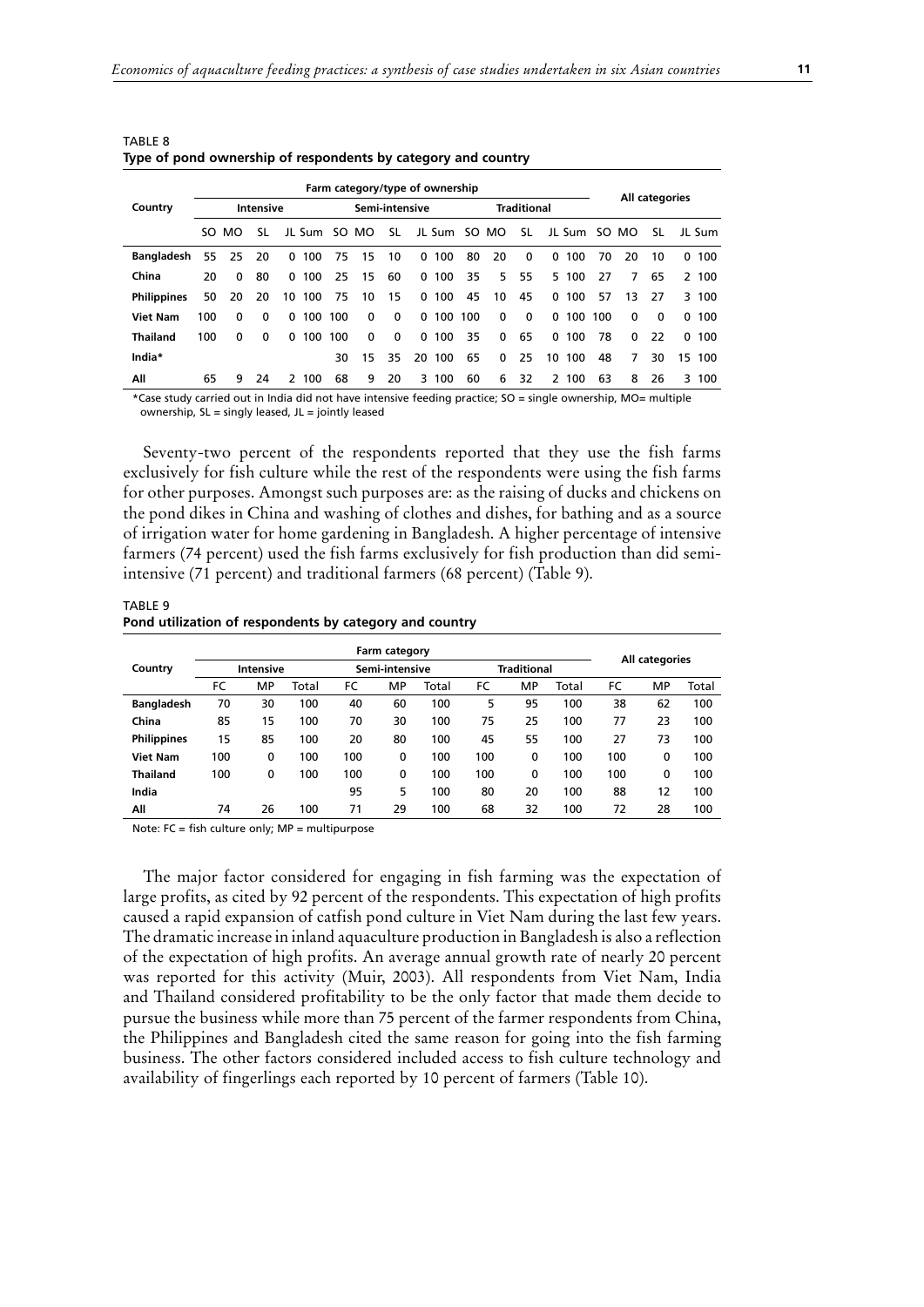|                                             |                   |       |                    | Country         |                 |       |                      |
|---------------------------------------------|-------------------|-------|--------------------|-----------------|-----------------|-------|----------------------|
| Factor                                      | <b>Bangladesh</b> | China | <b>Philippines</b> | <b>Viet Nam</b> | <b>Thailand</b> | India | <b>All Countries</b> |
| Profitability                               | 90                | 78    | 83                 | 100             | 100             | 100   | 92                   |
| Own consumption                             | 8                 | 3     | 10                 | 0               | 0               | 0     | 4                    |
| <b>Access to fish culture</b><br>technology | 0                 | 10    | 48                 | 0               | 0               | 0     | 10                   |
| <b>Feed availability</b>                    | 0                 | 7     | 15                 | 0               | 0               | 0     | 4                    |
| <b>Fingerling availability</b>              | $\overline{2}$    | 2     | 22                 | 33              | 0               | 0     | 10                   |
| Total*                                      | 100               | 100   | 178                | 133             | 100             | 100   | 118                  |

| TABLE 10                                                               |  |
|------------------------------------------------------------------------|--|
| Main factors considered by farmers in undertaking fish farming country |  |

\*Total exceeds 100 percent due to multiple responses, specifically from the Philippines

Table 11 shows the average number and type of farm labourers employed by country and farm category. Irrespective of farm category, an average of 11 workers was employed per farm. China reported the highest number of average fish farm workers at 15 while Philippine respondents employ an average of 12 workers. Viet Nam and Thailand employed the least number of workers at 8. Irrespective of farm category, average employments of full time, part time and occasional labourers were estimated at 2, 3 and 6, respectively. Intensive, semi-intensive and traditional farms generated an average employment of 11, 13 and 10 workers respectively. In general labourers are hired for pond preparation, dike repair, pre-stocking activities, procurement of feeds, feeding and marketing related activities.

#### **3.4 Farm production practices**

#### *3.4.1 Stocking strategies*

Stocking rates by aquaculture farmers varied by country, fish species and type of farm. Overall, stocking rates are generally higher on intensive and semi-intensive farms than on traditional farms regardless of species. The main reason for these differences in stocking rates by farm category is the relatively better financial capabilities of semiintensive and intensive farmer. The trend of stocking rates by species in the region did not demonstrate a clear pattern as indicated in Table 12.

|                    |   |           |                              |    |      |      | Farm category              |    |   |                |                              |    |   |                |                             |    |  |
|--------------------|---|-----------|------------------------------|----|------|------|----------------------------|----|---|----------------|------------------------------|----|---|----------------|-----------------------------|----|--|
| Country            |   |           | Intensive                    |    |      |      | Semi-intensive             |    |   |                | <b>Traditional</b>           |    |   | All categories |                             |    |  |
|                    |   | time time | Full- Part- Occasional Total |    | time | time | Full Part Occasional Total |    |   | time time      | Full- Part- Occasional Total |    |   | time time      | Full- Part-Occasional Total |    |  |
| <b>Bangladesh</b>  |   |           |                              |    |      |      |                            |    |   |                |                              |    |   |                |                             |    |  |
| China              | 2 | 2         | 6                            | 10 | 3    | 3    | 12                         | 18 | 3 | 3              | 12                           | 18 |   |                | 10                          | 15 |  |
| <b>Philippines</b> | 3 | 6         | 6                            | 13 | 2    | 4    | 11                         | 17 |   | 2              | 2                            | 5  | 2 | 4              | 6                           | 12 |  |
| <b>Viet Nam</b>    | 2 | 4         | 4                            | 10 | 3    | 2    | 4                          | 9  | 3 | $\overline{2}$ | 4                            | 9  | 2 |                | 4                           | 8  |  |
| <b>Thailand</b>    | 2 | 4         | 3                            | 9  | 4    | 4    | 0                          | 8  |   | 4              | 4                            | 9  | 2 | 4              | 2                           | 8  |  |
| India              |   |           |                              |    |      |      |                            |    |   |                |                              |    |   |                |                             |    |  |
| All                | 2 | 4         | 5.                           | 11 | 3    | 3    |                            | 13 |   | 3              | 5                            | 10 |   | 3              | 6                           | 11 |  |

**Average number of farm labourers employed by category of respondents and country**

\* Note: India and Bangladesh case studies did not have the data to quantify type of farm labourers employed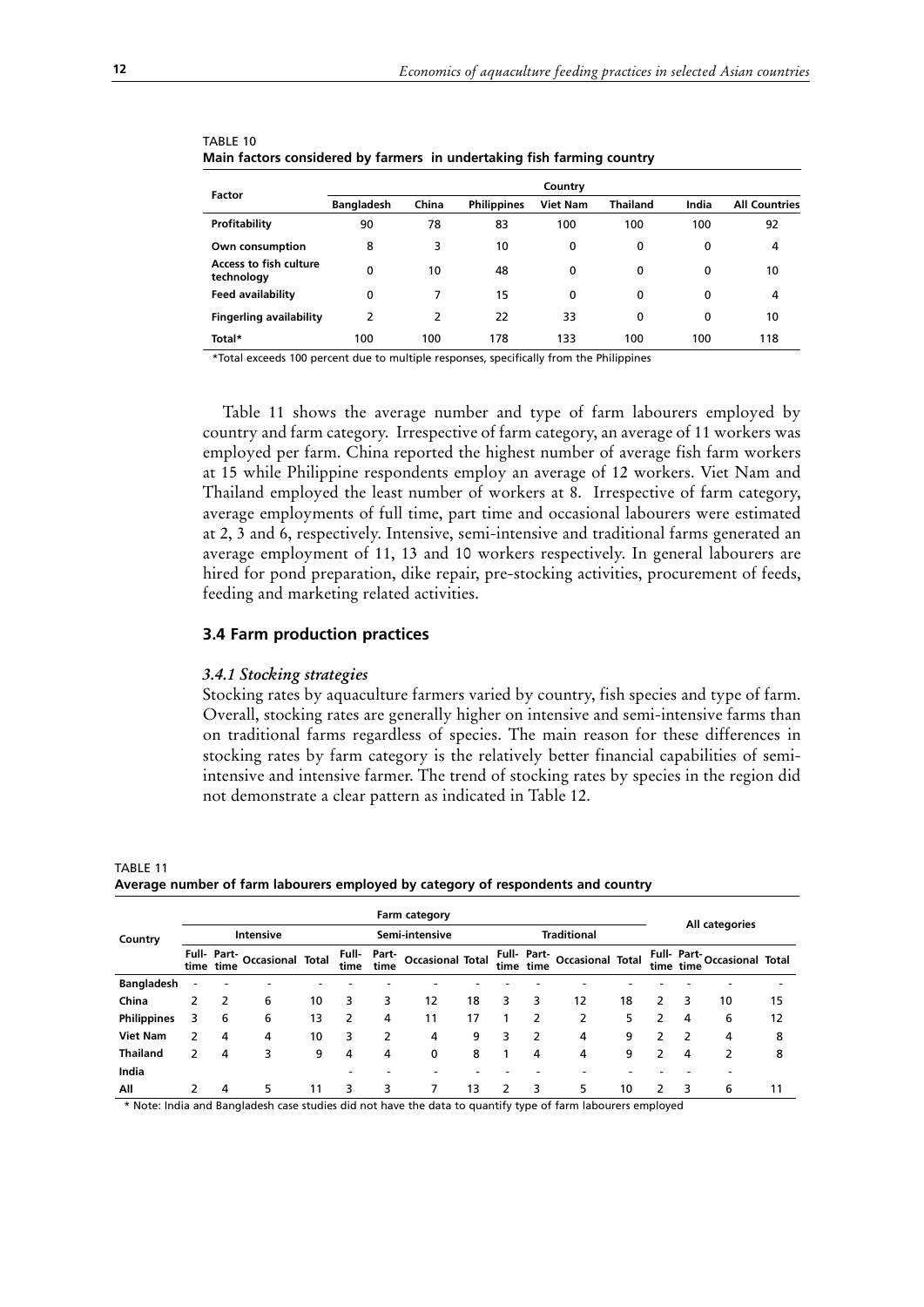| <b>Countries &amp; species</b> | Intensive | Semi-intensive | <b>Traditional</b> | All categories |
|--------------------------------|-----------|----------------|--------------------|----------------|
| <b>Bangladesh</b>              |           |                |                    |                |
| Pangas                         | 35 900    | 23 575         | 12 065             | 23 847         |
| China                          |           |                |                    |                |
| <b>Grass carp</b>              | 10 678    | 5 3 2 3        | 4 5 5 3            | 6851           |
| <b>Black carp</b>              | 752       | 541            | 441                | 578            |
| Crucian carp                   | 14 604    | 16 966         | 11 039             | 14 203         |
| <b>Bighead carp</b>            | 2 3 9 3   | 2 1 6 0        | 1 3 6 5            | 1973           |
| <b>Wuchang fish</b>            | 3 1 4 5   | 2 604          | 2 689              | 2813           |
| Silver carp                    | 15 653    | 5 6 5 2        | 7 2 8 5            | 9 5 8 3        |
| <b>Other fishes</b>            | 2 0 6 8   | 1414           | 53                 | 1 1 7 8        |
| <b>Philippines</b>             |           |                |                    |                |
| <b>Milkfish</b>                | 7826      | 4 3 4 8        | 2 9 2 3            | 5 0 3 2        |
| Prawn                          | 27 798    | 26 329         | 26 500             | 26 876         |
| <b>Viet Nam</b>                |           |                |                    |                |
| <b>Hybrid catfish</b>          | 268 257   | 278 805        | 308 783            | 285 282        |
| <b>Thailand</b>                |           |                |                    |                |
| Pangasiid catfish              | 453 546   | 231 302        | 266 198            | 317 015        |
| India*                         |           |                |                    |                |
| Rohu                           |           | 6820           | 6 5 1 8            | 6 6 6 9        |
| Catla                          |           | 2 7 1 3        | 4 1 7 9            | 3 4 4 6        |
| <b>Mrigal</b>                  |           | 6 190          | 4 607              | 5 3 9 8        |
| Common carp                    |           | 5 3 6 8        | 3 1 2 1            | 4 2 0 3        |
| Silver carp, grass carp, etc.  |           | 3894           | 2 5 1 1            | 3 2 0 2        |

| TABLE 12                                                                  |  |  |
|---------------------------------------------------------------------------|--|--|
| Average stocking rate (no./ha/year) by species, country and farm category |  |  |

\*Note: Case study carried out in India did not have intensive feeding practice

# *3.4.2 Stocking strategy/frequency*

Regardless of farm category, 65 percent of the respondents practised a single stocking strategy and the remainder adopted multiple stocking. The majority of traditional farmers (78 percent) claimed that they practiced single stocking. On the other hand, single stocking was being practised by 56 and 59 percent of semi-intensive and intensive farmer respondents (Table 13). The data revealed that as aquaculture farming intensified, multiple stocking increasingly became a common practice as farm operators were able to finance stocking and harvesting - particularly the cost of acquisition of fish stocks.

Amongst those undertaking multiple stockings, the most widely practised stocking frequency reported were two (35 percent) and three (51 percent) times a year. Only a small number of farmers reported stocking frequencies of more than 3 times a year. Low stocking frequencies were used largely to reduce the cost of harvesting and for marketing of fish.

| Stocking strategy and frequency by farm category, all countries |               |                |                    |     |         |  |  |  |
|-----------------------------------------------------------------|---------------|----------------|--------------------|-----|---------|--|--|--|
|                                                                 | Farm category |                |                    |     |         |  |  |  |
| Strategy/frequency                                              | Intensive     | Semi-intensive | <b>Traditional</b> | All | Percent |  |  |  |
| Strategy                                                        |               |                |                    |     |         |  |  |  |
| Single stocking                                                 | 59            | 68             | 94                 | 221 | 65      |  |  |  |
| <b>Multiple stocking</b>                                        | 41            | 52             | 26                 | 119 | 35      |  |  |  |
| <b>AII</b>                                                      | 100           | 170.           | 120                | ^^^ | 100     |  |  |  |

| Single stocking          | 59  | 68  | 94  | 221 | 65  |
|--------------------------|-----|-----|-----|-----|-----|
| <b>Multiple stocking</b> | 41  | 52  | 26  | 119 | 35  |
| All                      | 100 | 120 | 120 | 340 | 100 |
| Frequency                |     |     |     |     |     |
| 2x per year              | 10  | 23  | 9   | 42  | 35  |
| 3x per year              | 28  | 23  | 10  | 61  | 51  |
| 4x per year              | 2   | 6   |     | 10  | 9   |
| <b>Continuous</b>        |     | 0   |     | 6   |     |
| Total                    | 41  | 52  | 26  | 119 | 100 |
|                          |     |     |     |     |     |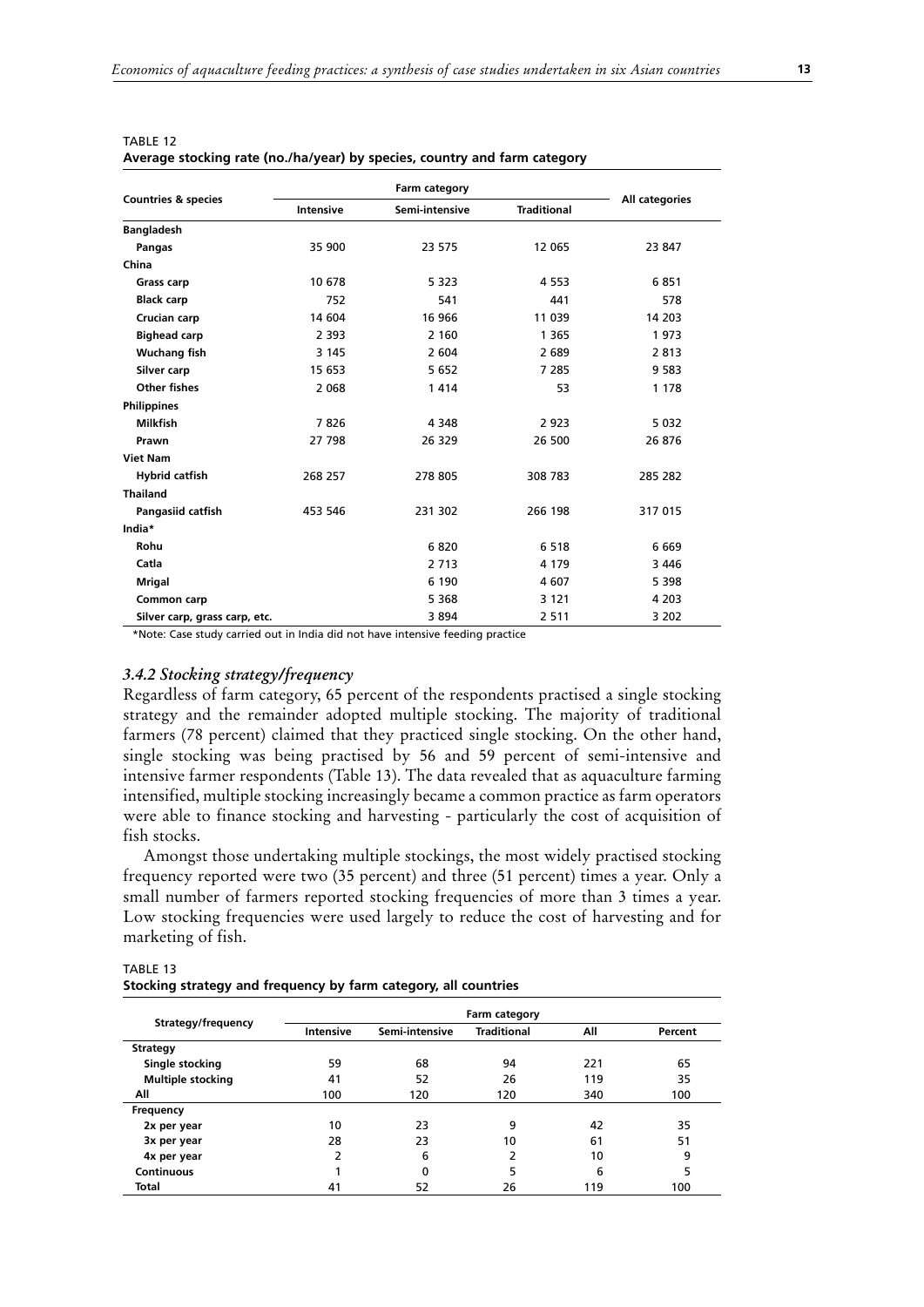## *3.4.3 Feeding practice*

#### *Feeding rates*

The average annual feeding rates per hectare by type of feeds are shown in Table 14. Aquaculture farms from China were major users of industrially manufactured feeds accounting for 75 percent of the total feed consumption regardless of farm category (Figure 3). They are followed by aquaculture farms from Bangladesh and the Philippines where industrially manufactured feeds respectively account for 54 and 49 percent. On aquaculture farms in Thailand and Viet Nam the same type of feed accounted for 35 percent of the total while India was the least user at only 31 percent. In terms of absolute volume of industrially manufactured feed utilization however, Viet Nam and Thailand were the largest users while the Philippine and India-based farms were the lowest. Among intensive farms, industrially manufactured feeds were the only feed used except in the Philippines and China. In the Philippines, about 65 percent of the volume of feeds used, were industrially manufactured while in China only 7 percent of total volume of feeds were of farm-made origin and the remaining 93 percent were industrial feeds. It was also noted that semi-intensive farms in Bangladesh resorted to full utilization of farm-made feeds at an average of 13 010 kg per ha per year. On the average, annual feeding rates among traditional farms in Bangladesh per ha were estimated at 2 054 kg of rice bran, 2 071 kg of wheat bran and 1 665 kg of oil cake; for an aggregate annual feeding rate per ha of 5 790 kg. The use of farm-made and supplementary feeds is likewise high on semi-intensive farms in Viet Nam (96 percent), the Philippines (72 percent) and Thailand (67 percent).

Among semi-intensive farms, use of industrially manufactured feeds is dominant in India (74 percent), and China (46 percent). On semi-intensive farms in Viet Nam and in the Philippines industrially manufactured feeds occupy a lower proportion of total feed at 4 and 28 percent, respectively.

#### *Frequency and intensity of feeding*

A summary of data on feeding frequency is shown in Table 15. For all farm categories, the most widely practised feeding frequency was "once a day" as reported by 68 percent of the respondents. Feeding frequencies of "more than once a day" and "once or twice a week" were observed by 16 percent and 12 percent of the respondents, respectively, while an irregular feeding frequency was only noted among four (4) percent of the respondents. It is noted that frequency of feeding increases as the fish pond operation becomes more intensive. Only seven percent of traditional farms practised a feeding frequency of "more than once a day" compared with 20 and 21 percent among semi-intensive and intensive farms. These findings may imply that feed management is of least importance among traditional farmers. However, these farmers may be guided by their limited capability to supply the feed more frequently as well as their difficulties in sustaining the larger expenditures associated with an increase in feeding.

### **3.5 Regional comparative analysis of production costs**

#### *3.5.1 All farms*

The percentage distribution of aquaculture farm production cost by item for all farm categories are shown in Table 16 and illustrated in Figure 4. Feeds accounted for the largest percentage of the total cost at 58 percent while fingerling acquisition and labour costs represented 15.5 and 14.4 percent of the total, respectively. "Other variable cost" accounted for only 4.9 percent while the cost of fertilizer represented 1.3 percent. Variable costs accounted for 94.2 percent of the total cost while the remaining 5.8 percent are classified as fixed costs. The percentage distribution of feed costs among all farm categories varied from a low 25 percent in China to a high of 86.5 percent in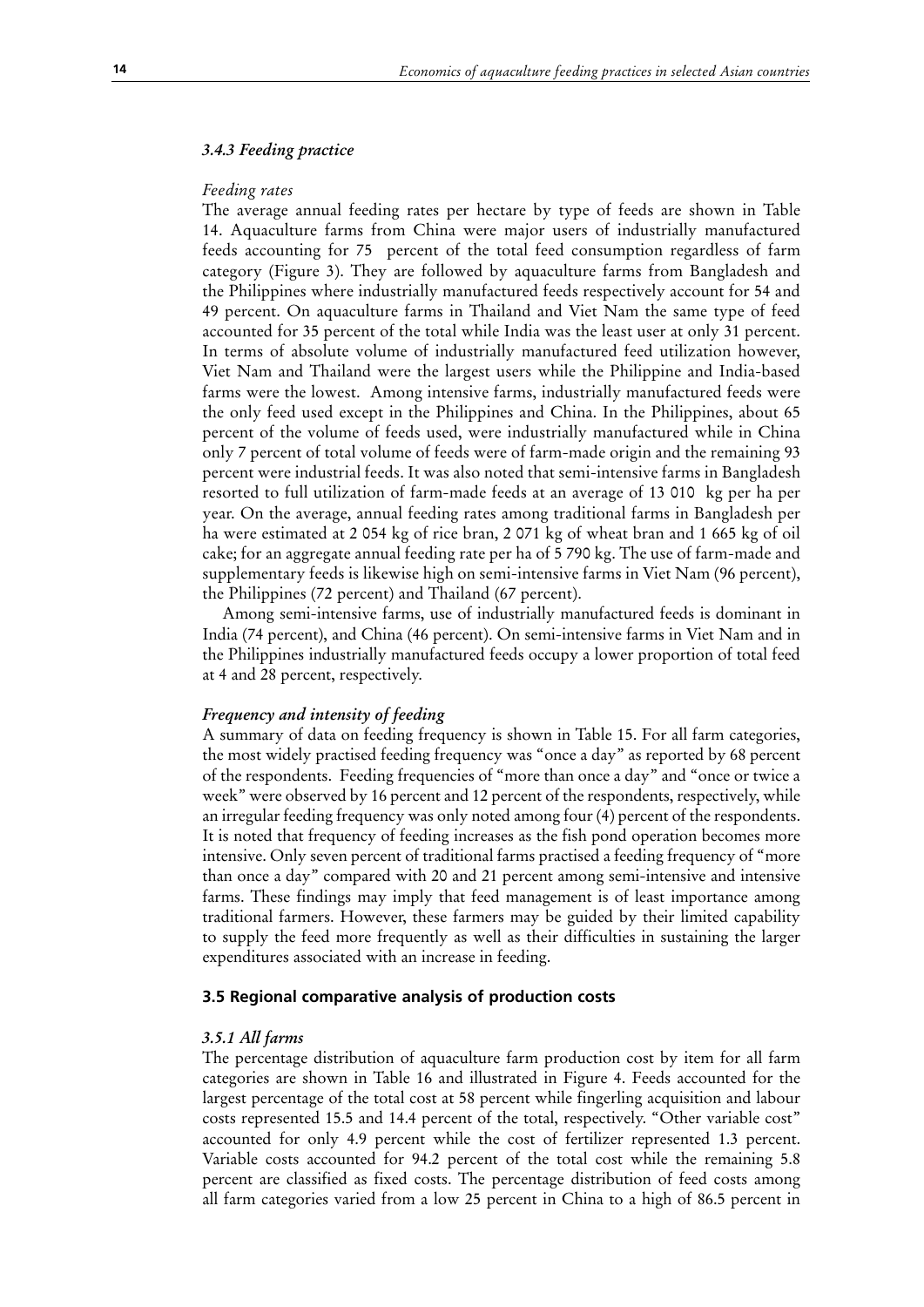Viet Nam. In regard to the percentage cost distribution of fry/fingerlings a high of 42.2 percent was noted in China compared to a low 6.2 percent in Bangladesh and Thailand. As a proportion of the total, labour cost has been high in the Philippines (34.2 percent) compared to Viet Nam (0.30 percent). The labour cost in Viet Nam, considering the huge amount of feed handled due to the high feeding rate (as high as 1.47 tonnes/ha/day in some cases), is unusually low and deserve special mention. These statistics illustrate the very important role of feeds in the total cost of production in aquaculture farms. As such, decision-making in terms of the quality and quantity of feed is a major aspect of the production process.

#### TABLE 14

**Feeding rate (kg/ha/year) by type of feeds, farm category and country (as fed basis except for China and the Philippines where feeding rates are shown on dry matter basis)**

|                        | Farm category |             |                |              |                    |              |         |     |
|------------------------|---------------|-------------|----------------|--------------|--------------------|--------------|---------|-----|
| Country/type of feed   | Intensive     | $\%$        | Semi-intensive | %            | <b>Traditional</b> | %            | All     | %   |
| <b>Bangladesh</b>      |               |             |                |              |                    |              |         |     |
| <b>Industrial feed</b> | 22 370        | 100         | $\mathbf{0}$   | $\mathbf{0}$ | 0                  | 0            | 7457    | 54  |
| Farm-made feed         | $\Omega$      | $\mathbf 0$ | 13 010         | 100          | 5970               | 100          | 6 3 2 7 | 46  |
| Total                  | 22 370        | 100         | 13 010         | 100          | 5790               | 100          | 13 723  | 100 |
| China                  |               |             |                |              |                    |              |         |     |
| <b>Industrial feed</b> | 14 202        | 93          | 3621           | 46           | 0                  | $\Omega$     | 5 9 4 1 | 75  |
| Farm-made feed         | 1078          | 7           | 4 2 9 6        | 54           | 1 500              | 100          | 1932    | 25  |
| Total                  | 15 280        | 100         | 7917           | 100          | 1 500              | 100          | 7873    | 100 |
| <b>Philippines</b>     |               |             |                |              |                    |              |         |     |
| <b>Industrial feed</b> | 2950          | 65          | 391            | 28           | 0                  | 0            | 1 1 1 4 | 49  |
| <b>Farm-made feed</b>  | 1615          | 35          | 1 3 1 6        | 72           | 844                | 100          | 1 1 5 8 | 51  |
| Total                  | 4 5 6 5       | 100         | 1707           | 100          | 844                | 100          | 2 2 7 2 | 100 |
| <b>Thailand</b>        |               |             |                |              |                    |              |         |     |
| <b>Industrial feed</b> | 92 160        | 100         | 64 903         | 33           | 2 5 1 6            | 2            | 53 078  | 35  |
| Farm-made feed         | $\Omega$      | $\mathbf 0$ | 134 779        | 67           | 155 984            | 98           | 96 921  | 65  |
| Total                  | 92 160        | 100         | 199 682        | 100          | 158 500            | 100          | 149 999 | 100 |
| <b>Viet Nam</b>        |               |             |                |              |                    |              |         |     |
| <b>Industrial feed</b> | 397 177       | 100         | 22 783         | 4            | 0                  | $\mathbf{0}$ | 139 987 | 35  |
| Farm-made feed         | 0             | 0           | 507 119        | 96           | 270 189            | 100          | 259 102 | 65  |
| Total                  | 397 177       | 100         | 529 902        | 100          | 270 189            | 100          | 399 089 | 100 |
| India*                 |               |             |                |              |                    |              |         |     |
| <b>Industrial feed</b> |               |             | 6494           | 74           | 0                  | 0            | 3 2 4 7 | 31  |
| Farm-made feed         |               |             | 2 3 1 3        | 26           | 12 3 22            | 100          | 7318    | 69  |
| Total                  |               |             | 8806           | 100          | 12 322             | 100          | 10 565  | 100 |

\*Note: Case study carried out in India did not have intensive feeding practice; farm-made feed include feed prepared on-farm as well as supplementary feed consisting of mixture of feed ingredients and/or single feed ingredient.

#### TABLE 15

#### **Feeding frequency by farm category, all countries**

|                          |           |                | Farm category      |     |         |
|--------------------------|-----------|----------------|--------------------|-----|---------|
| <b>Feeding frequency</b> | Intensive | Semi-intensive | <b>Traditional</b> | All | Percent |
| Once a day               | 55        | 79             | 98                 | 232 | 68      |
| More than once a day     | 21        | 24             |                    | 53  | 16      |
| Once/twice a week        | 24        | 15             |                    | 40  | 12      |
| Irregular feeding        |           |                | 13                 | 15  |         |
| Total                    | 100       | 120            | 120                | 340 | 100     |

Note: The data for intensive feeding included five countries only as India case study did not include intensive feeding practice.

TABLE 16

#### **Relative proportion (in percent) of aquaculture production cost by cost item, all farm category**

| Cost item             |                   |       | All countries |                    |                 |                 |       |
|-----------------------|-------------------|-------|---------------|--------------------|-----------------|-----------------|-------|
|                       | <b>Bangladesh</b> | China | India         | <b>Philippines</b> | <b>Viet Nam</b> | <b>Thailand</b> |       |
| A. Variable cost      |                   |       |               |                    |                 |                 |       |
| 1. Labour cost        | 8.1               | 24.1  | 14.4          | 34.2               | 0.3             | 5.5             | 14.4  |
| 2. Fertilizer         | 1.9               | 0.1   | 4.8           | 0.2                | 0.0             | 0.6             | 1.3   |
| 3. Fry/fingerlings    | 6.2               | 42.2  | 11.2          | 15.7               | 11.4            | 6.2             | 15.5  |
| 4. Feeds              | 71.8              | 25.0  | 47.0          | 36.3               | 86.5            | 81.4            | 58.0  |
| 5. Miscellaneous      |                   |       | 0.3           | 0.0                | 0.0             | 0.2             | 0.1   |
| 6. Other variable/    |                   |       |               |                    |                 |                 |       |
| miscellaneous input   | 5.5               | 7.6   | 9.6           | 2.8                | 1.5             | 2.1             | 4.9   |
| costs                 |                   |       |               |                    |                 |                 |       |
| Subtotal              | 93.7              | 99.0  | 87.8          | 89.2               | 99.7            | 96.0            | 94.2  |
| <b>B.</b> Fixed costs | 6.3               | 1.0   | 12.2          | 10.8               | 0.3             | 4.0             | 5.8   |
| Total                 | 100.0             | 100.0 | 100.0         | 100.0              | 100.0           | 100.0           | 100.0 |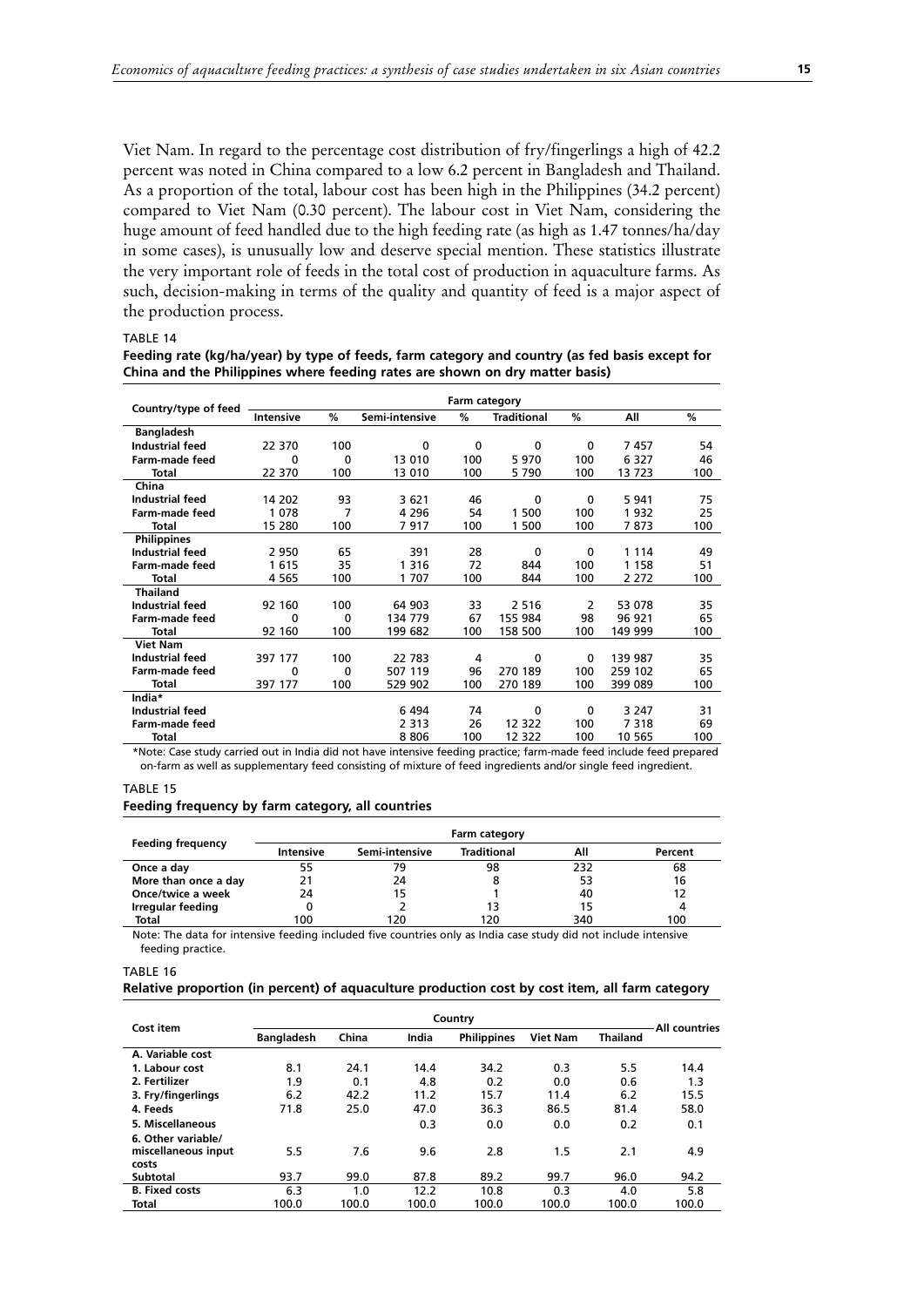



# *3.5.2 Intensive farms*

At the regional level, intensive farms have allocated 68.8 percent of the total production budget on feeds alone. Costs of fry/fingerlings and labour respectively accounted for 14.3 and 9.3 percent of the total while fertilizer cost only represented 0.6 percent of the total (Table 17 and Figure 5). These findings indicate that feed cost has been a major cost item among intensive farms and should require careful management. The high proportion of feed costs to total production costs has been

particularly noted in Viet Nam, Thailand and Bangladesh. Intensive farms in China and the Philippines have reported relatively lower proportions of feed costs to total production costs. China and the Philippines have invested relatively higher proportions on fry/fingerlings and labour costs. Variable and fixed costs accounted for 96.8 and 3.2 percent of the total costs, correspondingly.